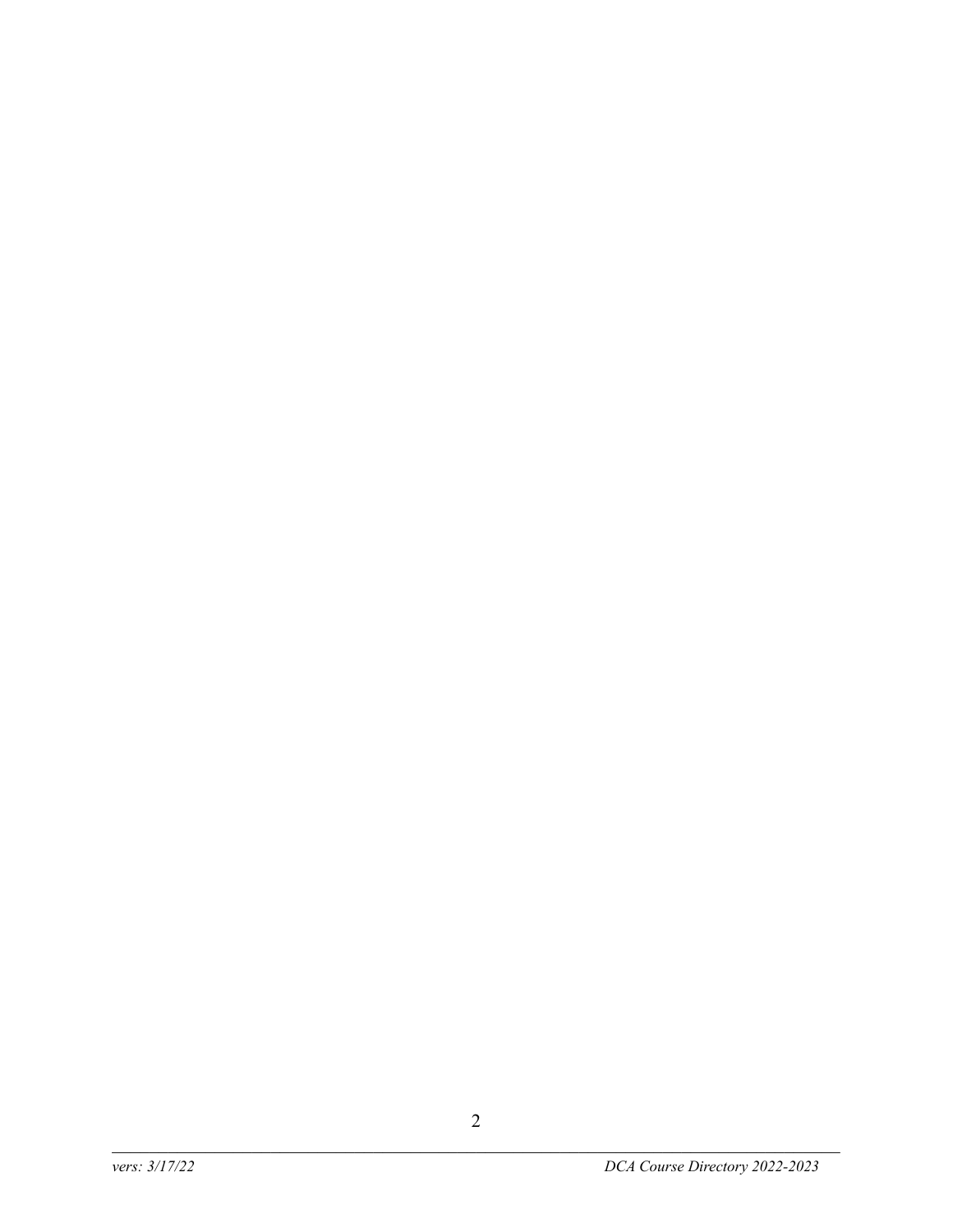#### **DENAIR CHARTER ACADEMY COURSE DIRECTORY**

We hope you find this course directory helpful in selecting your classes. Read it carefully and do not hesitate to contact your teacher, for additional assistance.

All of the courses offered are listed and described in this directory. Listed below is the table of contents. The courses are listed by department. Following each course is the grade level for which the class was designed along with any prerequisites.

| <b>TABLE OF CONTENTS</b>                      |                         |  |  |  |
|-----------------------------------------------|-------------------------|--|--|--|
| <b>MISSION STATEMENT</b>                      | $\overline{\mathbf{4}}$ |  |  |  |
| <b>EXPECTED SCHOOL-WIDE LEARNING OUTCOMES</b> | $\overline{\mathbf{4}}$ |  |  |  |
| <b>STUDENT EXPECTATIONS</b>                   | 5                       |  |  |  |
| <b>REQUIREMENTS FOR GRADUATION</b>            | 6                       |  |  |  |
| <b>GENERAL PATHWAY**</b>                      | $\overline{7}$          |  |  |  |
| <b>COURSE OFFERINGS LIST</b>                  | 8                       |  |  |  |
| <b>COURSE DESCRIPTIONS</b>                    | 10                      |  |  |  |
| <b>BUSINESS</b>                               | 10                      |  |  |  |
| <b>CONSUMER FAMILY STUDIES</b>                | 11                      |  |  |  |
| <b>ENGLISH</b>                                | 12                      |  |  |  |
| <b>FINE ARTS</b>                              | 14                      |  |  |  |
| <b>FRESHMAN MINIS</b>                         | 17                      |  |  |  |
| <b>FOREIGN LANGUAGE</b>                       | 18                      |  |  |  |
| <b>MATHEMATICS</b>                            | 19                      |  |  |  |
| NON-DEPARTMENTAL                              | 21                      |  |  |  |
| PHYSICAL EDUCATION                            | 23                      |  |  |  |
| <b>SCIENCE</b>                                | 24                      |  |  |  |
| <b>SOCIAL SCIENCE</b>                         | 26                      |  |  |  |
| <b>TRADE/TECHNOLOGY</b>                       | 29                      |  |  |  |
| <b>CYBER HIGH ONLINE COURSES</b>              | 31                      |  |  |  |
| <b>EDMENTUM COURSES</b>                       | 34                      |  |  |  |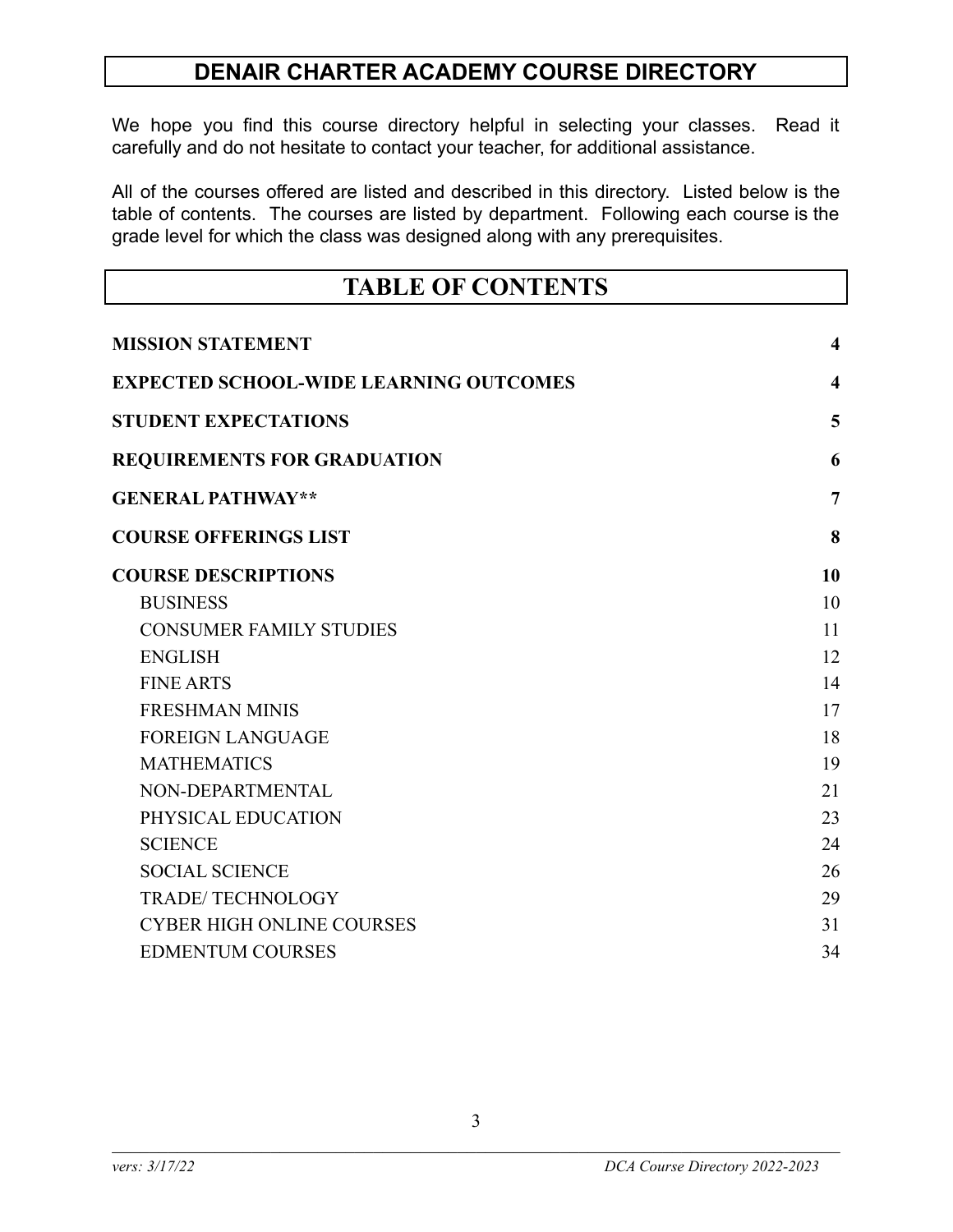## **DENAIR CHARTER ACADEMY**

#### **MISSION STATEMENT**

#### <span id="page-3-0"></span>**DUSD Mission**

The Denair Unified School District in cooperation and communication with the home and the community recognizes our children as our future and will provide quality education in a safe environment that renders students competent in basic learning, technical, and social skills and will foster work habits, intrinsic values, and character in students that reflect life-long love for learning.

#### **DCA Mission**

Denair Charter Academy is based on the belief that each student can succeed and deserves an education that is rigorous and well-defined. Denair Charter Academy provides personalized instruction through individual learning plans so students can receive meaningful, individual attention. The Academy's approach to teaching and learning is to seek and match each student's educational experiences to his or her identified abilities, interests, motivation, learning styles and demonstrated achievement.

<span id="page-3-1"></span>\_\_\_\_\_\_\_\_\_\_\_\_\_\_\_\_\_\_\_\_\_\_\_\_\_\_\_\_\_\_\_\_\_\_\_\_\_\_\_\_\_\_\_\_\_\_\_\_\_\_\_\_\_\_\_\_\_\_\_\_\_\_\_\_\_\_\_\_\_

|              | <b>EXPECTED SCHOOL-WIDE LEARNING OUTCOMES</b><br>Graduates of Denair Charter Academy will be:                                                                                                                                                                                                                                                                                 |
|--------------|-------------------------------------------------------------------------------------------------------------------------------------------------------------------------------------------------------------------------------------------------------------------------------------------------------------------------------------------------------------------------------|
|              | <b>Become Academic Achievers</b><br>*Demonstrate academic excellence by achieving and exceeding<br><b>Common Core Standards</b><br>*Use acquired knowledge and skills to be able to prioritize goals, access<br>information, and use time effectively<br>*Use academic language to read, write, discuss and problem solve                                                     |
| $\mathbf{I}$ | <b>Become Complex Thinkers</b><br>*Know how to learn, think, reason and make decisions<br>*Apply problem-solving processes to real-life situations<br>*Gather, organize and analyze data to think critically and creatively<br><b>Become Effective Communicators/Citizens</b>                                                                                                 |
| 七            | *Answer questions and be able to justify responses<br>*Actively listen to and try to understand others<br>*Demonstrate proficiency in the use of computers and other<br>technological equipment<br>*Responsible citizens with an awareness and understanding of cultural<br>diversity<br>*Demonstrate honesty and integrity in their work                                     |
| S            | <b>Become Self-Directed Learners</b><br>*Take responsibility for their own education and hold themselves<br>accountable for learning<br>*Set and follow through on short and long-term goals and access the<br>resources necessary to achieve set goals<br>*Identify academic strengths and career interests to reach their individual<br>potential and highest achievements. |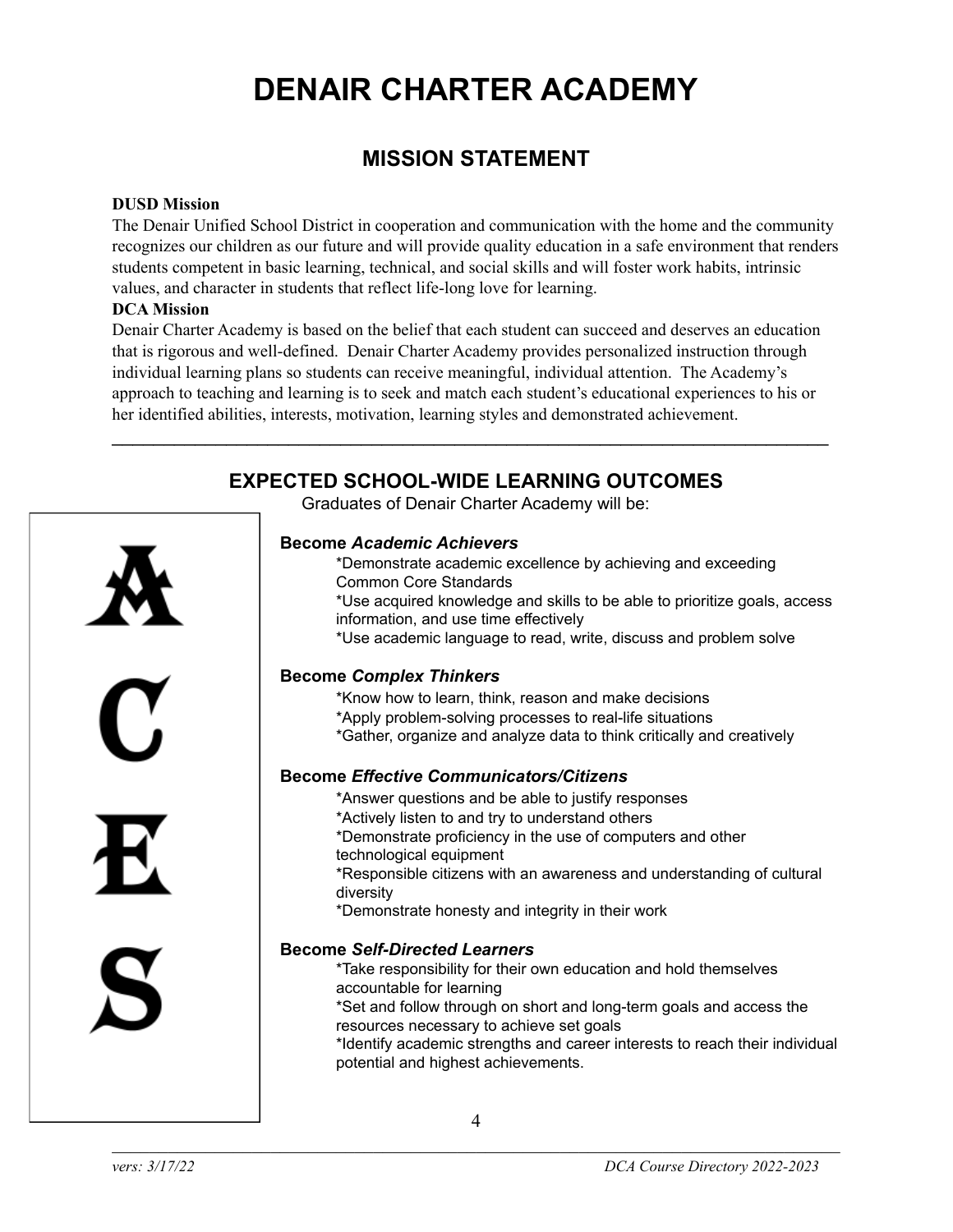<span id="page-4-0"></span>As a student of Denair Charter Academy you are expected to accept responsibility in the following areas:

#### **The Teaching-Learning Process**

You deserve the best education that Denair Charter Academy is capable of providing. In order for your teacher to be successful and for you to work and achieve to the best of your abilities, you must cooperate fully.

#### **Respect for the Rights of Others**

Every right you have has attached to it an obligation. Your rights must be balanced against the rights of others, and their rights must be balanced against yours. It is our belief that teachers have the right to teach and that students have the right to learn. Those who want to take full advantage of the rights and opportunities available to them at Denair Charter Academy will receive our full support and help in their endeavors.

#### **Responsibility for Your Own Actions**

Denair Charter Academy offers each student the opportunity to be rewarded and acknowledged for his or her achievements. In conjunction with this philosophy, each student will be held responsible for his or her actions. What others do or do not do is of little importance in determining whether or not you have accepted your responsibility. The decisions you make and the responsibility for the consequences of those decisions are yours. We hope that your first decision is to take full advantage of the opportunities available to you.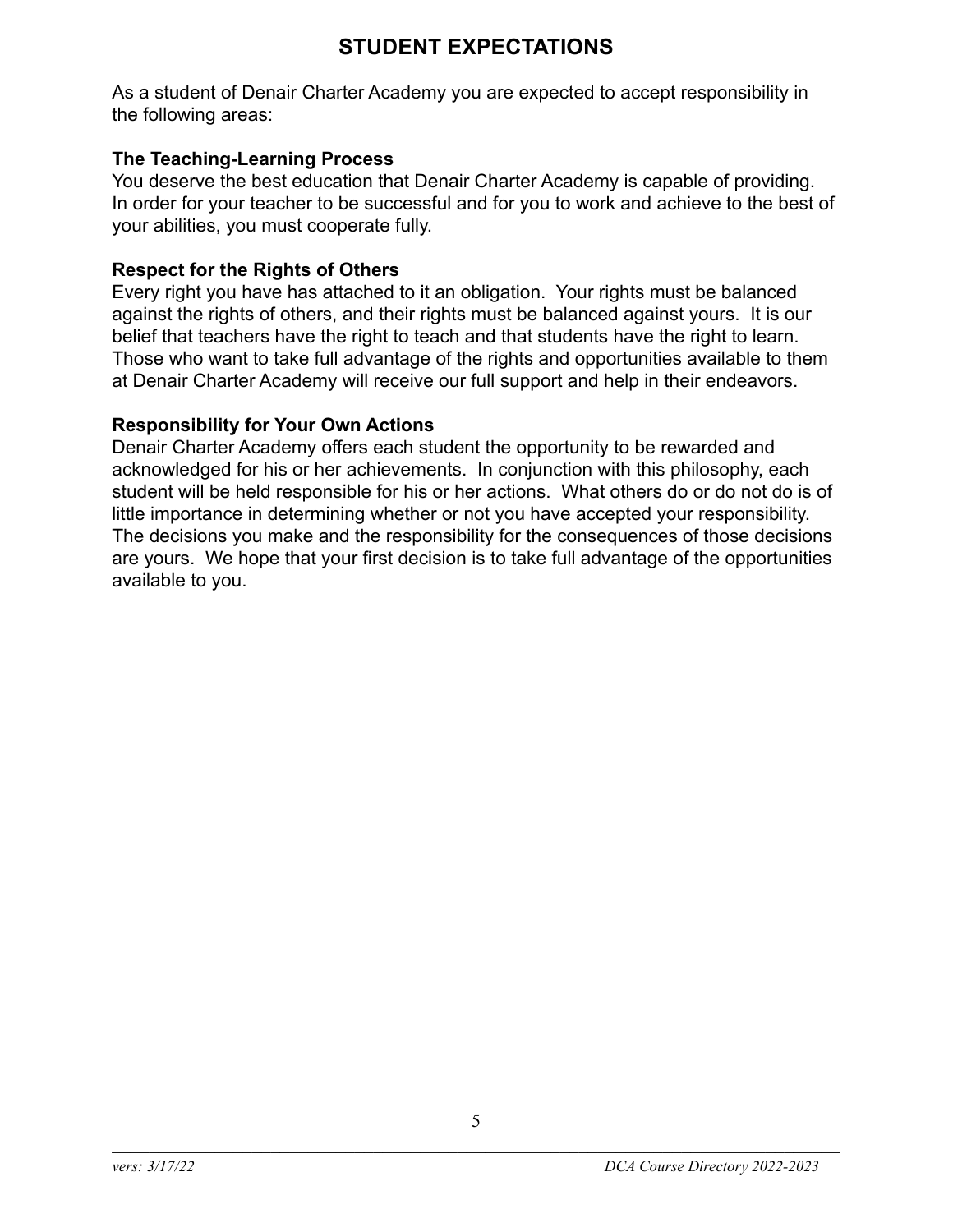#### **REQUIREMENTS FOR GRADUATION CLASS OF 2022 and 2023**

<span id="page-5-0"></span>Students will complete the following course of study in order to receive a diploma of graduation from Denair Charter Academy.

| <b>Required Subjects</b>                                                                         | <b>Credits</b>     |
|--------------------------------------------------------------------------------------------------|--------------------|
| <b>English</b>                                                                                   | 40                 |
| <b>Freshman Minis</b><br><b>Computer Literacy</b><br>Health                                      | 5<br>5             |
| <b>Fine Arts</b>                                                                                 | 10                 |
| <b>Math</b><br>(To include 1 year of Algebra)                                                    | 30                 |
| <b>Physical Education</b>                                                                        | 20                 |
| <b>Science</b><br><b>Physical Science</b><br>Life Science                                        | 10<br>10           |
| <b>Social Science</b><br><b>World History</b><br><b>US History</b><br>Economics<br><b>Civics</b> | 10<br>10<br>5<br>5 |
| Non-Departmental<br>Careers                                                                      | 10                 |
| <b>Required Courses</b><br>Electives                                                             | 170<br>70          |
| <b>Total Credits Required for Graduation</b>                                                     | 230                |

#### **CREDIT SYSTEM**

Five credits are awarded for each passed class. In order to pass a class a student must earn a grade of "D" or better. A grade of "F" receives no credit. Students are required to enroll in at least six classes each semester. There are two semesters per school year. A student who passes every class each semester (30 credits x 2) earns sixty credits per year. During four years a student may earn two hundred forty credits. Two hundred thirty credits are required to graduate.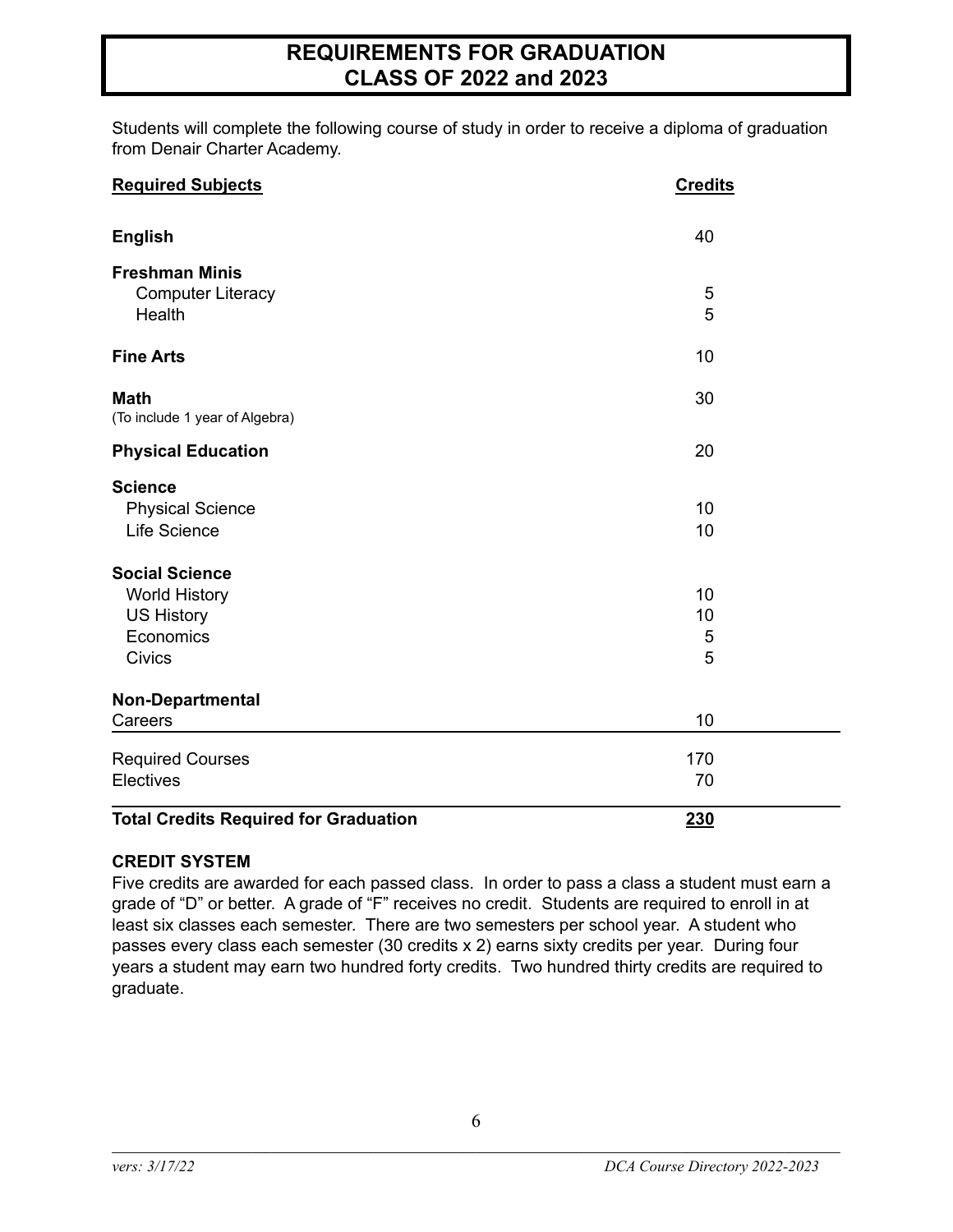## **Denair Charter Academy**

## **GENERAL PATHWAY\*\***

2022-2023

<span id="page-6-0"></span>

| <b>Course</b> | <b>gth</b>           | 10 <sup>th</sup>     | 11 <sup>th</sup>  | 12 <sup>th</sup>  |
|---------------|----------------------|----------------------|-------------------|-------------------|
|               | English 9            | English 10           | English 11        | English 12        |
| 2             | Algebra 1            | Geometry             | Algebra 2         | Elective          |
| 3             | <b>Earth Science</b> | Biology              | Science           | Elective          |
| 4             | Computer Lit/        | <b>World History</b> | <b>US History</b> | Economics/Civics  |
|               | <b>Health</b>        |                      |                   |                   |
| 5             | <b>PE</b>            | <b>PE</b>            | Careers           | Elective          |
| 6             | Fine Arts            | Elective             | Elective          | Elective          |
|               | (with permission)    | (with permission)    | (with permission) | (with permission) |

**\*\***The pathway is a general plan for completing four years of high school coursework. A student's individual needs will be considered when developing their course schedule.

#### **Denair Charter Academy**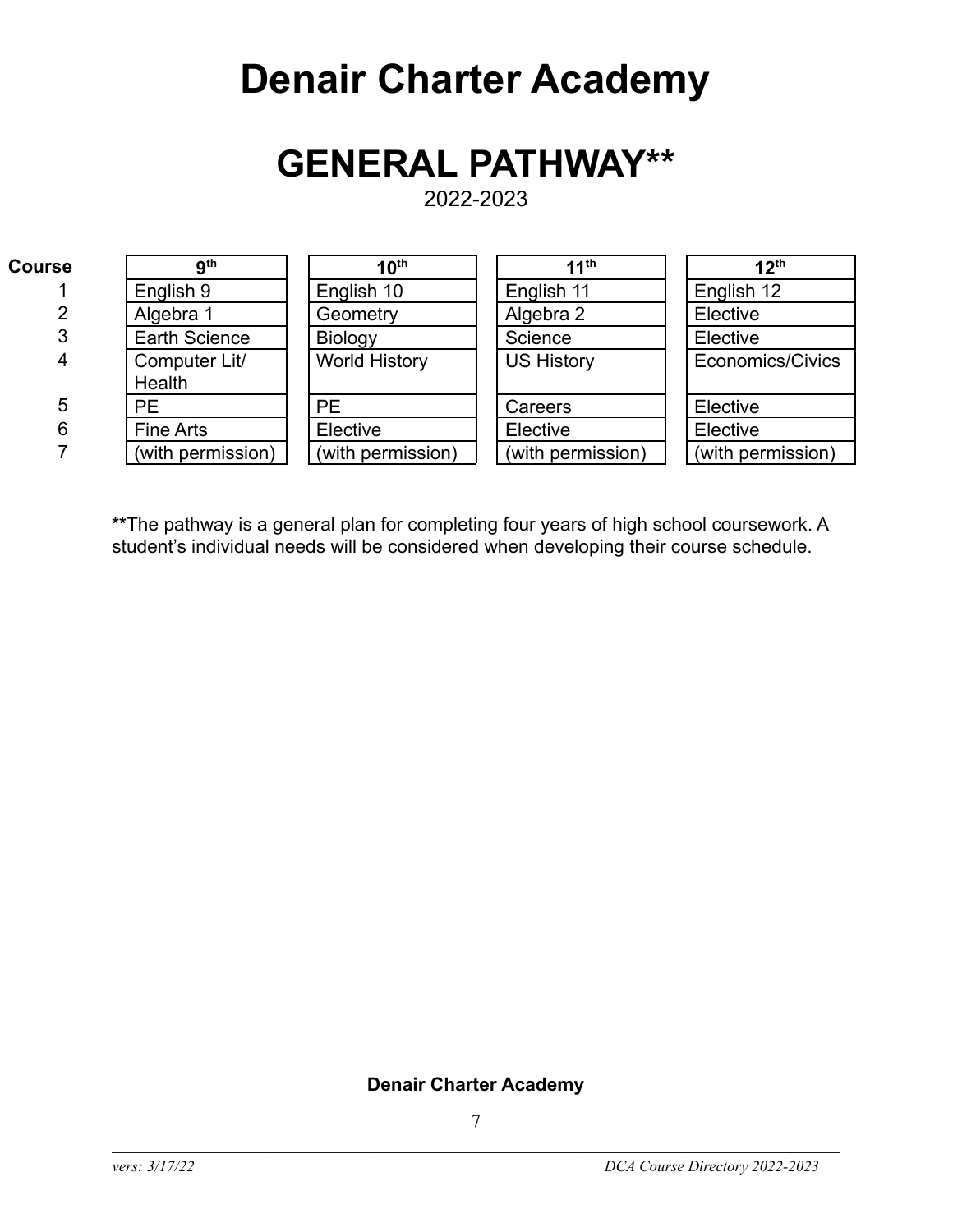#### **9th-12th Grade COURSE OFFERINGS LIST 2022-2023**

<span id="page-7-0"></span>

| English (4 yrs required) |                                        |        |      |       |        |
|--------------------------|----------------------------------------|--------|------|-------|--------|
| Crse #                   | Course                                 | Gr     | s/yr | A-G   | Onsite |
| 500106                   | English 9                              | 9      | yr   |       |        |
| 50255                    | English 10                             | 10     | yr   |       |        |
| 50184                    | English 11                             | 11     | yr   |       |        |
| 50205                    | English 12                             | 12     | yr   |       |        |
| 50154                    | English 12 CP*                         | 12     | yr   | b     | X      |
| 50142                    | Grammar                                | any    | s/yr |       |        |
| 60903                    | CH.Eng 1A/B                            | 9      | yr   | b     |        |
| 60918                    | CH.Eng 2A/B                            | 10     | yr   | b     |        |
| 60921                    | CH.Eng 3A/B                            | 11     | yr   | b     |        |
| 60501                    | CH.Eng 4A/B                            | 12     | yr   | b     |        |
|                          | Math (3yrs required including Algebra) |        |      |       |        |
| Crse #                   | Course                                 | Gr     | s/yr | $A-G$ | Onsite |
| 40700                    | Alg. Ess.                              | 9      | yr   |       |        |
| 50261                    | Algebra I                              | 9, 10  | yr   |       | X      |
| 50224                    | Geometry                               | 10,11  | yr   |       | X      |
| 50235                    | Algebra II                             | 11, 12 | yr   |       | x      |
| 40452                    | Algebra II CP*                         | 11, 12 | yr   | C     | X      |
| 40114                    | Int. Math                              | 11, 12 | yr   |       |        |
| 50202                    | Cons. Math                             | 11, 12 | yr   |       |        |
| 60268                    | CH.Alg I P                             | 9, 10  | yr   | C     |        |
| 60900                    | CH.Alg II P                            | 11, 12 | yr   | C     |        |
| 60257                    | CH.Geom P                              | 10,11  | yr   | C     |        |
| 60269                    | CH.IntMath1                            | any    | 9    | C     |        |
| 60270                    | CH.IntMath2                            | any    | 10   | C     |        |
| 60271                    | CH.IntMath3                            | any    | 11   | C     |        |

| Science (1 life science & 1 phys science required) |                                        |      |      |       |        |
|----------------------------------------------------|----------------------------------------|------|------|-------|--------|
| Crse #                                             | Course                                 | Gr   | s/yr | $A-G$ | Onsite |
| 40602                                              | Earth Sci                              | 9    | yr   |       | X      |
| 40806                                              | Earth Sci CP*                          | 9,11 | yr   | d     | x      |
| 50128                                              | Biology                                | 10   | yr   |       | x      |
| 40600                                              | Biology CP*                            | 10   | yr   | d     | X      |
| 50170                                              | Chemistry                              | 11   | yr   |       |        |
| 50233                                              | Enviro Sci                             | 11   | yr   |       |        |
| 50103                                              | <b>Physical Sci</b>                    | 11   | уr   |       |        |
| 50302                                              | Science                                | 11   | yr   |       |        |
| 60910                                              | CH.Int Sci                             | 9    | yr   |       |        |
| 60913                                              | CH.Phys Sci                            | 9    | yr   |       |        |
| 60241                                              | CH.Bio A/B                             | 10   | yr   |       |        |
| 60912                                              | CH.Env Sci                             | 11   | yr   |       |        |
|                                                    | History (Wrld, US & Econ/Civ required) |      |      |       |        |
| Crse#                                              | Course                                 | Gr   | s/yr | $A-G$ | Onsite |
| 50119                                              | World History                          | 10   | yr   |       | x      |
| 50174                                              | <b>US History</b>                      | 11   | yr   |       | x      |
| 50234                                              | Civics                                 | 12   | sem  |       | x      |
| 50206                                              | Econ                                   | 12   | sem  |       | x      |
| 40650                                              | Civics CP*                             | 12   | sem  | а     | x      |
| 40651                                              | Econ CP*                               | 12   | sem  | a     | X      |
| 60927                                              | CH. World His                          | 10   | yr   | а     |        |
| 600906                                             | CH.US His                              | 11   | yr   | а     |        |
| 60902                                              | CH.Econ                                | 12   | sem  | а     |        |
| 60909                                              | CH.Am Gov                              | 12   | sem  | а     |        |

**Foreign Language** (1 yr required)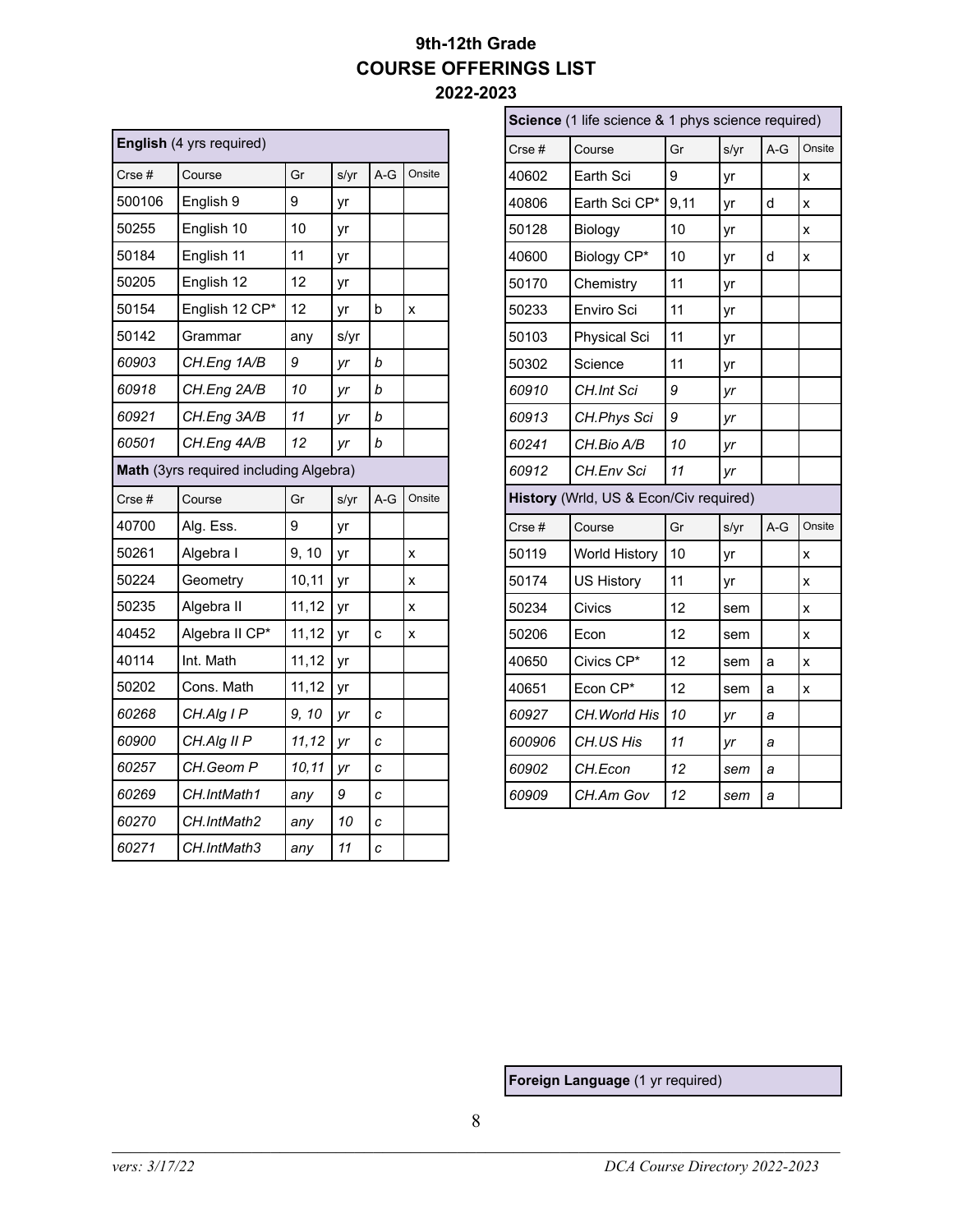| Crse#            | Course                                          | Gr     | s/yr | $A-G$ | Onsite |
|------------------|-------------------------------------------------|--------|------|-------|--------|
| 50116            | Spanish 1                                       | any    | yr   |       | x      |
| 40300            | Spanish 1 CP*                                   | 10,11  | yr   | e     | x      |
| 50271            | Spanish 2                                       | any    | yr   |       | x      |
| 40301            | Spanish 2 CP*                                   | 11, 12 | yr   | e     | x      |
| 60915            | CH.AmSnLg1                                      | 10,11  | yr   | е     |        |
| 60916            | CH.AmSnLg2                                      | 11, 12 | yr   | е     |        |
| <b>Fine Arts</b> |                                                 |        |      |       |        |
| Crse#            | Course                                          | Gr     | s/yr | $A-G$ | Onsite |
| 50187            | Rock & Roll CP*                                 | any    | yr   | f     | x      |
| 50259            | Digital Art CP*                                 | any    | sem  | f     | x      |
| 50175            | Art I                                           | any    | sem  |       |        |
| 50176            | Art II                                          | any    | sem  |       |        |
| 50177            | Art III                                         | any    | sem  |       |        |
| 50249            | Ceramics                                        | any    | sem  |       | x      |
| 50251            | Ceramics II                                     | any    | sem  |       | x      |
| 40506            | Photo/YrBk                                      | any    | yr   |       | x      |
| 52222            | Photo/YrBk CP*                                  | any    | yr   | f     | X      |
| 7163             | Floral 1                                        | any    | sem  |       | X      |
| 7166             | <b>Adv Floral</b>                               | any    | sem  |       | X      |
| 50253            | Art History                                     | any    | s/yr |       |        |
| 60930            | CH.Art Hist A                                   | any    | yr   | f     |        |
| 60931            | <b>CH.Art Hist B</b>                            | any    | yr   | f     |        |
|                  | Electives (Cmp Lit, Hlth, Careers & Sr Sem req) |        |      |       |        |
| Crse#            | Course                                          | Gr     | s/yr | $A-G$ | Onsite |
| 50282            | Comp Lit                                        | 9      | sem  |       | X      |
| 50304            | Health                                          | 9      | sem  |       |        |
| 50318            | Hist of Mex                                     | any    | yr   |       | x      |
| 50228            | Psych*                                          | 11, 12 | yr   |       | x      |
| 50229            | Psych P*                                        | 11, 12 | уr   | g     | x      |
| 40609            | Admn Just                                       | any    | yr   |       | X      |
| 50265            | Child Dev                                       | any    | s/yr |       | x      |
| 50171            | Careers                                         | any    | s/yr |       | x      |
| 50139            | Fashions&Fabr                                   | any    | s/yr |       |        |
| 40264            | Etiquette                                       | any    | yr   |       |        |
| 50151            | Ind. Reading                                    | any    | s/yr |       |        |
| 50252            | Ind. Living                                     | any    | s/yr |       |        |
| 50216            | <b>Teen Living</b>                              | any    | s/yr |       |        |
| 50203            | Auto Tech                                       | any    | s/yr |       |        |
|                  |                                                 |        |      |       |        |

| 50262                           | Culinary             | any | sem  |       |        |
|---------------------------------|----------------------|-----|------|-------|--------|
| 50263                           | Astronomy            | any | s/yr |       |        |
| 50165                           | HouseConcept         | any | s/yr |       |        |
| 50180                           | <b>Study Skills</b>  | any | sem  |       |        |
| 40155                           | Work Exper.          | any | s/yr |       | X      |
| 50317                           | Teacher's Aide       | any | sem  |       |        |
| 40712                           | Animal Sci           | any | sem  |       |        |
| 50132                           | WildlifeForestry     | any | sem  |       |        |
| 50270                           | Geography            | any | sem  |       |        |
| 50145                           | <b>BusinessIntro</b> | any | sem  |       |        |
| 50149                           | Typing               | any | sem  |       |        |
| 60808                           | Sr Seminar           | 12  | yr   |       | X      |
| 60500                           | CH. You&News         | any | sem  | g     |        |
| 60264                           | CH.CareerEx          | any | sem  | g     |        |
| 60908                           | CH. ChoicesLife      | any | sem  | g     |        |
| 60928                           | CH.Health Ed         | any | sem  | g     |        |
| 60902                           | CH.Eco.Dec.Maki      | any | sem  | g     |        |
| 60245                           | <b>CH.EthnicSt</b>   | any | sem  | g     |        |
| 60929                           | CH.Sociology         | any | sem  | g     |        |
| 60901                           | CH.Am Lit            | any | yr   | g     |        |
| 60273                           | CH. Writ. Cmp        | any | sem  | g     |        |
| 60229                           | CH.LearningInfoAge   | any | sem  | g     |        |
| PE (2 yrs required with waiver) |                      |     |      |       |        |
| Crse #                          | Course               | Gr  | s/yr | $A-G$ | Onsite |
| 50113                           | PF                   | 9   | yr   |       |        |
| 40545                           | PE II                | 10  | yr   |       |        |
| 40546                           | PE III               | 11  | уr   |       |        |
| 40547                           | PE IV                | 12  | yr   |       |        |
|                                 |                      |     |      |       |        |

*\* pending board approval*

#### **Clubs/Enrichment**

ELD Open Gym ROX Love in Action Girl's Group PHAST jPHAST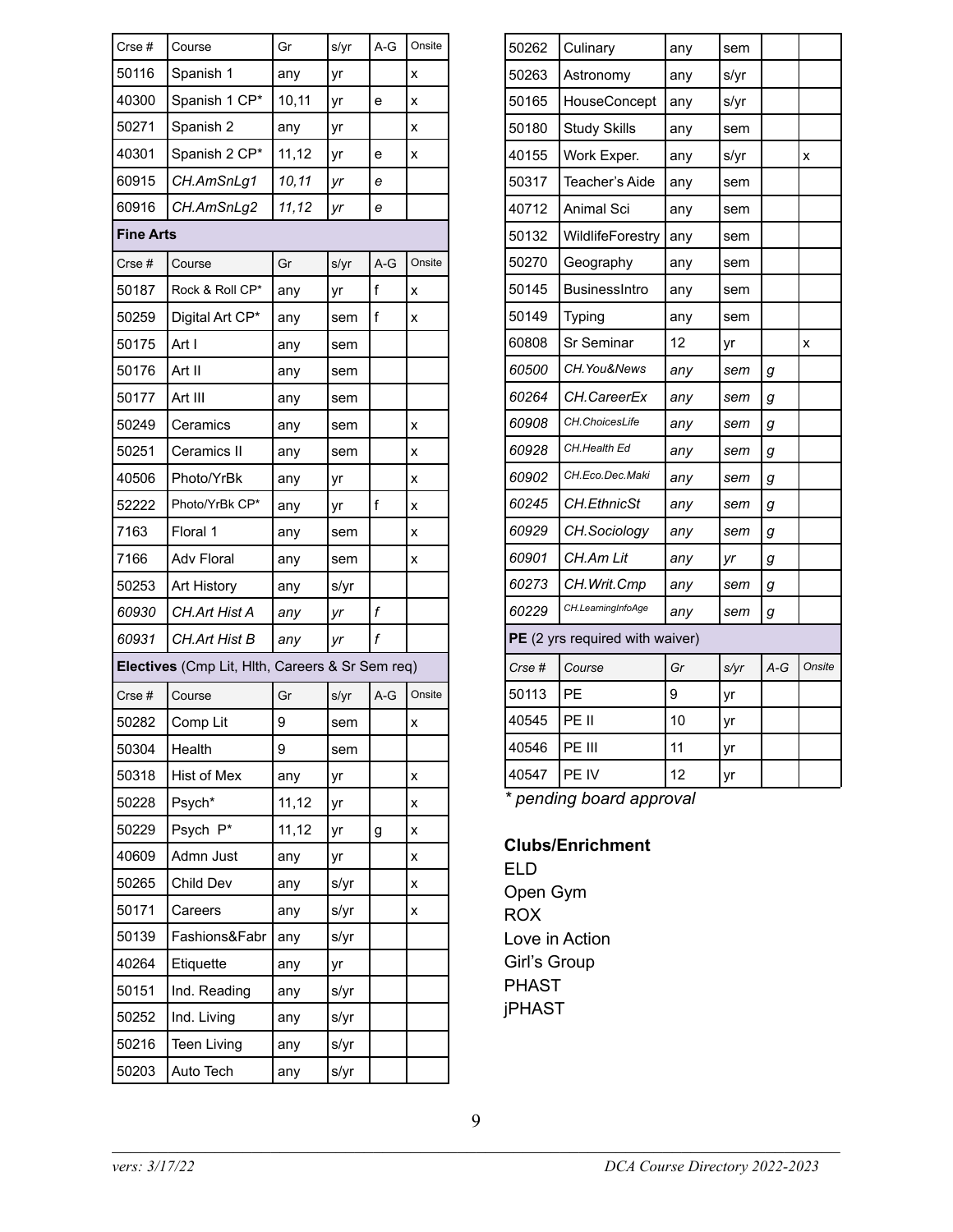## **COURSE DESCRIPTIONS**

<span id="page-9-0"></span>Printed below are descriptions of courses offered at Denair Charter Academy. Students should carefully read the description of a course they plan to select, noting grade level, prerequisites and any cost that might be involved. Students having questions regarding a particular class should see their teacher or counselor.

### BUSINESS

<span id="page-9-1"></span>50145 - **INTRODUCTION TO BUSINESS** (9-12) One/Two Semesters/ 5-10 credits Graduation: Elective credit only

This course is an introductory course covering various careers and components of the business world including information processing, accounting, management, marketing, banking, business law, finance, and real estate. Projects and simulations are used throughout the course.

50149 - **TYPING AND KEYBOARDING** (9-12) One/Two Semesters/ 5-10 credits Graduation: Elective credit only

This course will allow students to master the "touch" operation of keyboard characters using correct keyboarding technique. The student will demonstrate proficiency in the use of the computer and will complete proofreading, editing, and formatting activities in preparation for application work. The student will apply his/her skill through word processing, spreadsheet, and presentation projects.

40155 - **WORK EXPERIENCE** (11-12) One/Two Semesters/ 5-10 credits **(on-site class)**

Prerequisite: Students must have a paid position covered by workman's compensation and attend a one-hour weekly class at Denair High School. Graduation: Elective credit only

This course focuses on teaching skills necessary for job success and fulfillment. Students are employed and paid a standard wage at the job site. Students must attend a weekly instructional meeting. Regular job site visitations and supervision by the Work Experience Coordinator is part of this course.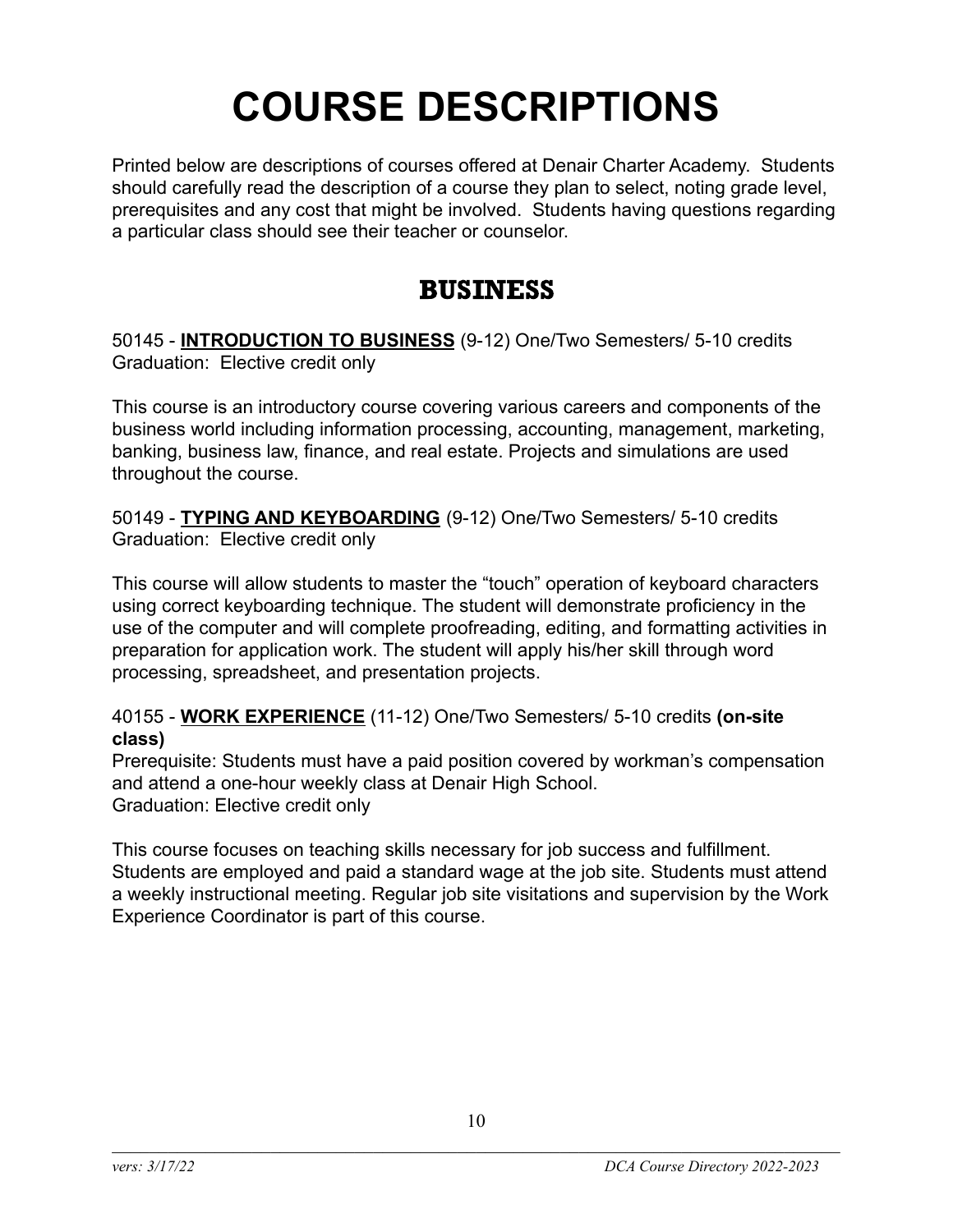## CONSUMER FAMILY STUDIES

#### <span id="page-10-0"></span>50265 - **CHILD DEVELOPMENT/PARENTING** (9-12) One/Two Semesters/ 5-10 credits **(on-site class available)**

Graduation: Elective credit only

Areas of study include parenting skills, prenatal development from conception to birth, child growth and development, guidance and discipline, health and safety, child abuse and neglect, and the value of play in a child's development.

40264 - **ETIQUETTE** (9-12) Two Semesters/ 10 credits Graduation: Elective credit only

Students will learn socially acceptable conventions for application in personal and social settings. Focus will be on increasing poise and confidence, learning table manners, increasing social skills, appropriate voice and conversation, the importance of dining and restaurant etiquette, how to overcome shyness, components of good personal grooming, behaviors considered to be image makers/breakers, and acceptable manners at home versus in public settings.

50139 - **FASHIONS & FABRICS** (9-12) One/Two Semesters/ 5-10 credits Graduation: Elective credit only

This course introduces students to historical influences on costume, wardrobe planning and analysis, fibers, yarns and fabric construction, budgeting and shopping, and clothing construction. Emphasis will be placed on the basic skills necessary to complete various sewing projects.

50252 - **INDEPENDENT LIVING** (9-12) One/Two Semesters/ 5-10 credits **(this course has an on-site component)**

Graduation: Elective credit only

This course teaches students basic independent living skills to prepare them for the job market and for living on their own. Topics include clarification of values and goals, introduction to banking and establishing credit, owning your first car, apartment living, food buying and preparation, nutrition, the impact of advertising on consumers, and caring for clothing. This will also emphasize learning skills necessary for positive family relations and will introduce students to the value of positive parenting skills.

50216 - **TEEN LIVING** (9-12) One/Two/ 5-10 credits Graduation: Elective credit only

This course examines life management skills in the areas of personal and family living, wellness, nutrition, and foods, financial management; living environments; appropriate child development practices; fashion and clothing; and job readiness. Emphasis is placed on students applying these skills during their teen years. Students learn to fulfill their responsibilities associated with the work of the family and community.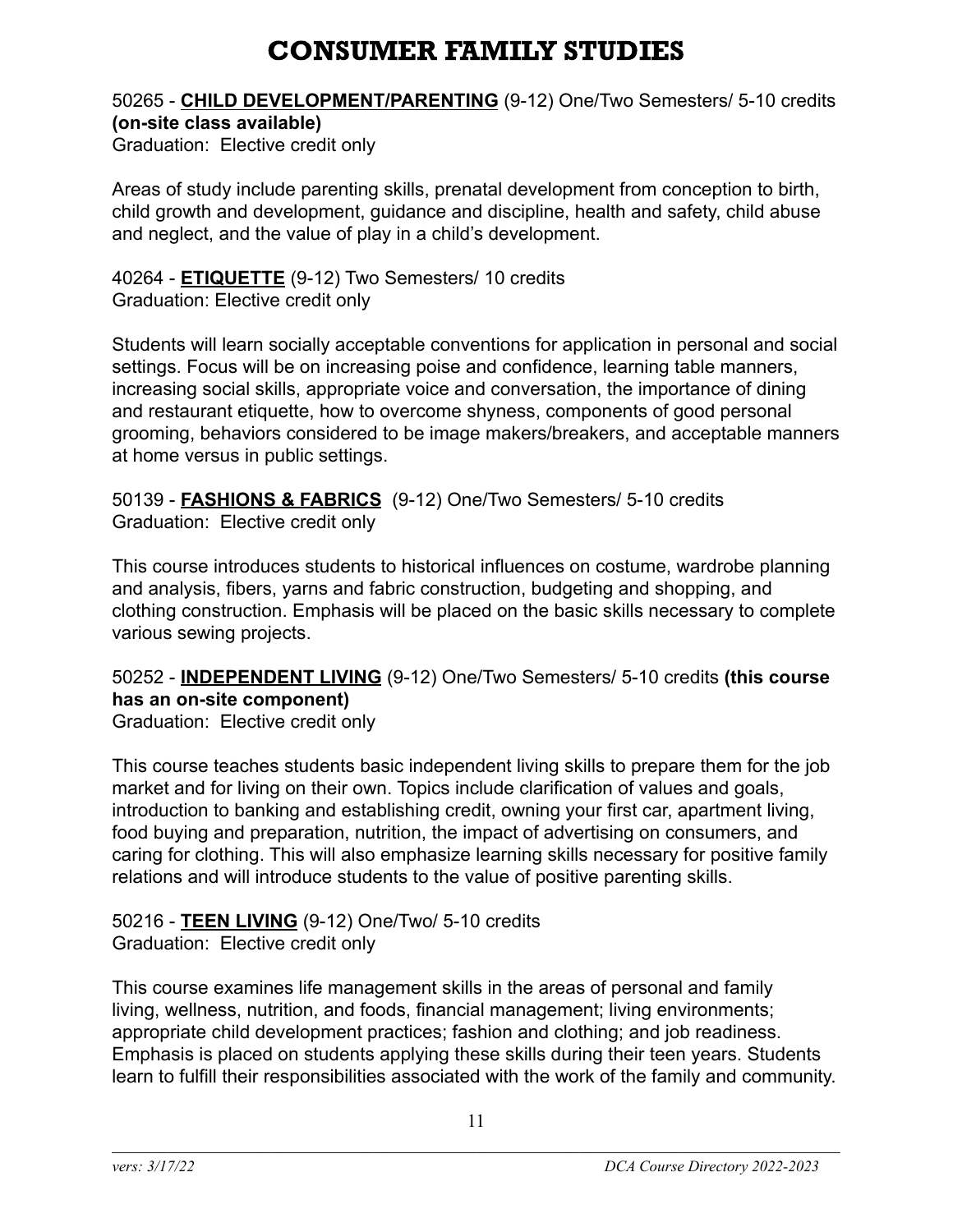### ENGLISH

<span id="page-11-0"></span>500106 - **ENGLISH 9** (9-12) One Year/ 10 credits

Graduation: Fulfills the first year of the four-year English requirement

This course is designed to develop effective skills in reading, writing, speaking, listening and critical thinking. Emphasis will be placed on literature. Writing skills will stress critical thinking relative to the literature that will include novels, short stories, poetry and plays. Vocabulary, spelling, grammar and usage will be ongoing throughout the year.

50255 - **ENGLISH 10** (10-12) One Year/ 10 credits Prerequisite: Successful completion of English 9 or instructor approval Graduation: Fulfills the second year of the four-year English requirement

Emphasis is based on the continuation of skills developed in the freshman English program. The class will be literature based with various types of literature studied. Students will read novels, plays, short stories and poetry from anthology. Vocabulary and spelling will be ongoing throughout the year.

50184 - **ENGLISH 11** (11-12) One Year/ 10 credits Prerequisite: Completion of English 9 and 10 or instructor approval Graduation: Fulfills the third year of the four-year English requirement

Novels, short stories, dramas, and some poetry will be studied to explain various authors' styles. Practice in the use of basic communication skills including vocabulary work, correctness of written expression, grammar and usage will also be stressed. Appreciation of various types of literature will also be emphasized.

pending approval - 50205 - **ENGLISH 12 CP** (12) One Year/10 credits Prerequisite: Completion of English 9 10, 11 or instructor approval Graduation: Fulfills one year of the UC "B" English requirement

This course takes students through classic texts of British Literature, spanning from the Anglo-Saxon Period to the Modern Age. Paired with the British classics are canonical pieces of American Literature. These pairings demonstrate the influence of British literary movements, writing styles, and philosophical ideas on American authors and will help students make connections between British and American literature, history, and culture.

50205 - **ENGLISH 12** (12) One Year/10 credits Prerequisite: Completion of English 9, 10, 11 or instructor approval Graduation: Fulfills the fourth year of the four-year English requirement

The literature-based curriculum will focus on reading and writing for personal meaning. Novels, short stories, poetry and plays will be studied through methods that include lecture and oral presentations. A study of vocabulary and spelling will continue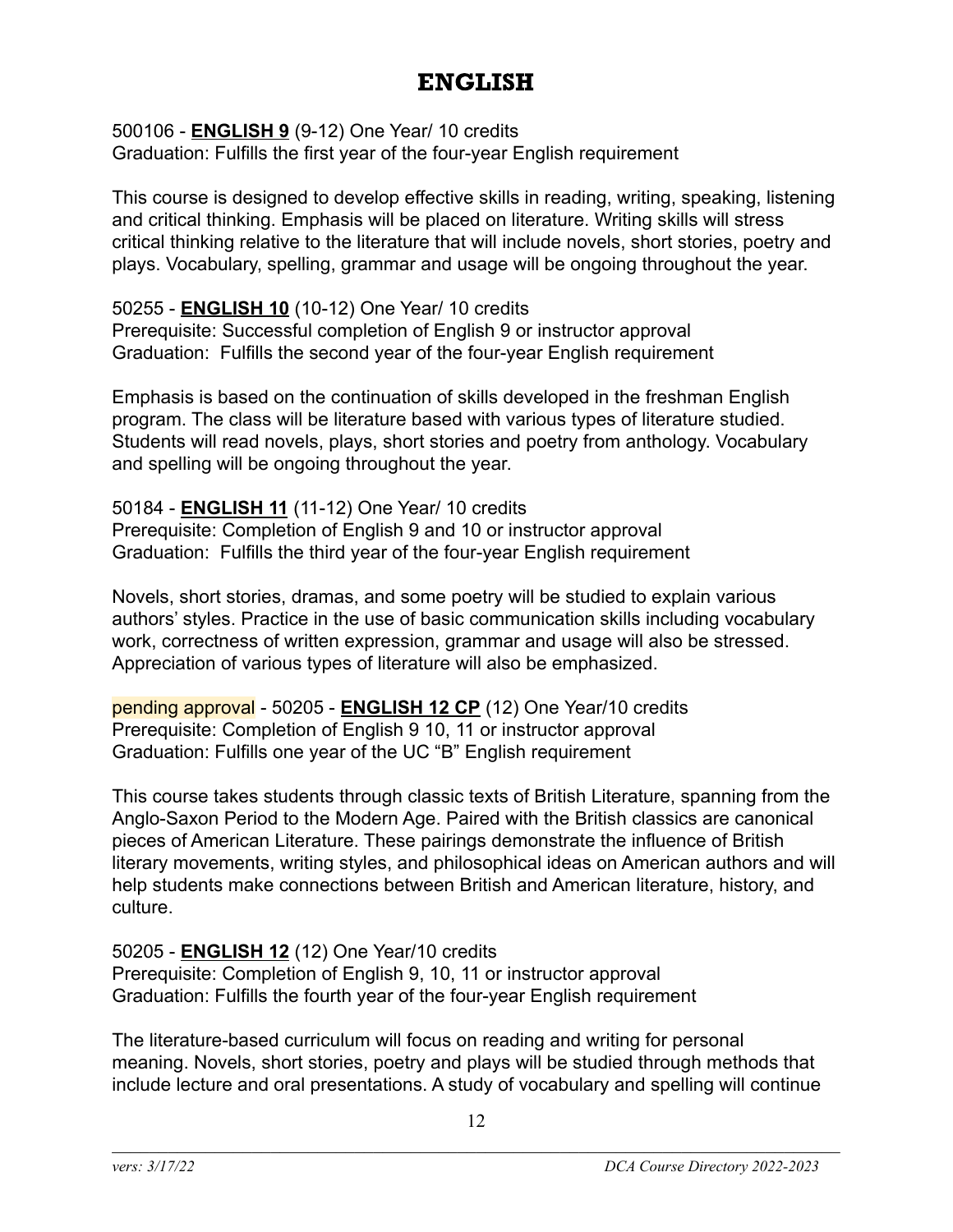throughout the year.

50142 - **ENGLISH GRAMMAR** (9-12) One/Two Semesters/ 5-10 credits Graduation: Fulfills up to one year of the English requirement

English Basics is a one-year course to help students who are learning or reviewing Written and Oral English Language Conventions. It focuses on grammar and spelling.

50151 - **INDEPENDENT READING** (9-12) One/Two Semesters/ 5-10 credits Graduation: Fulfills up to one year the English requirement

This course is designed to improve the reading skills of students through exposure to a variety of reading materials. Students select from a wide range of informational and narrative texts at the appropriate reading level, drawing inferences, synthesizing information, making generalizations, and supporting those with textual evidence. Teacher-guided independent reading provides ample opportunities for students to practice reading skills to develop fluency.

#### 40506 - **YEARBOOK/PHOTOGRAPHY** (9-12) One/Two Semesters/5-10 credits **(on-site class)**

Graduation: Elective credit only

In this course students will gain skills in one or more of the following areas: page design, advanced publishing techniques, copywriting, editing and photography while producing a creative, innovative yearbook which records school memories and events. There is an emphasis on journalism skills in this class. Participants gain useful, real world skills in time management, marketing, teamwork, and design principles.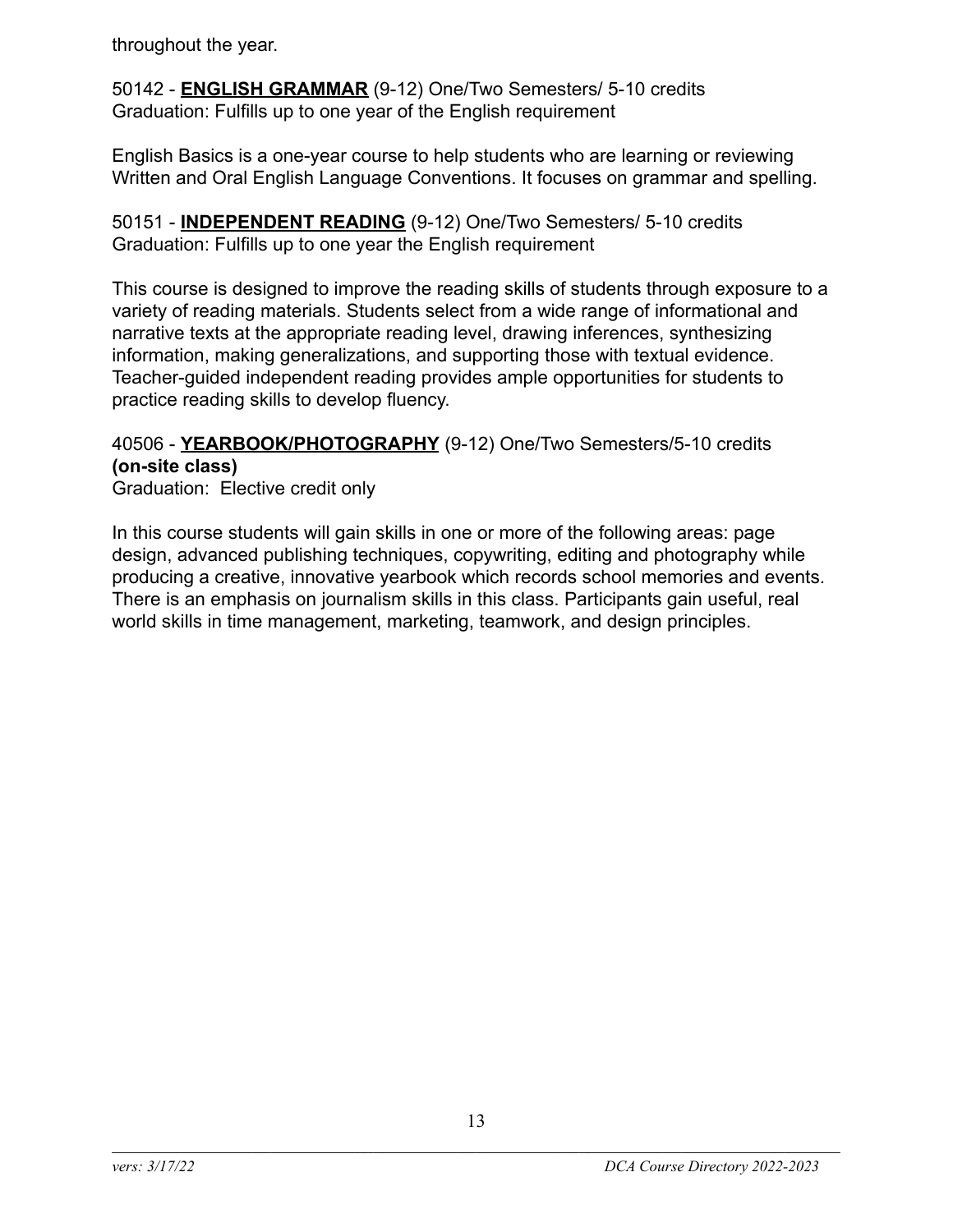## INE ARTS

<span id="page-13-0"></span>50175 - **ART l** (9-12) One/Two Semesters/5-10 credits Graduation: Fulfills up to one year of the fine art requirement.

This course introduces the student to a wide range of art techniques and creative approaches to visual arts. Students make critical assessments about their own artwork and the work of their peers and other artists in written as well as verbal critiques. Emphasis is placed on applying and connecting their art knowledge to other art forms, subject areas and careers. Students explore color theory, elements of good composition, basic techniques of drawing perspective, brush techniques, and contour drawing. They work with the following media: ink, pastel, paints, scratchboard, marker, pencil, and collage.

50176 - **ART ll** (9-12) One/Two Semesters/5-10 credits Graduation: Fulfills up to one year of the fine art requirement.

Through assigned as well as self-directed projects, students will continue to explore a variety of media and subject matter intended to further develop their individual skills and creativity. Students have more sophisticated experiences in art production, art criticism and aesthetics.

50253 - **ART HISTORY** (9-12) One/Two Semesters/5-10 credits Graduation: Fulfills up to one year of the fine art requirement

This course provides a foundational understanding of art by examining painting, sculpture and architecture throughout history. Students will learn through reading and observing slides, as well as watching videos, writing research papers and completing hands-on projects. Emphasis is placed on learning the elements and principles of art. Students will be encouraged to analyze, compare and describe different works of art. Students will learn how various historical and political events have impacted the arts and the role art has played in societies throughout history.

50249 - **CERAMICS 1 (**9-12) One Semester/5 credits **(on-site class)** Prerequisite: Permission of course instructor Graduation: Fulfills one semester of the fine art requirement

This course explores a variety of techniques in clay construction, glazing and surface decoration. Students apply the Elements of Art and Principles of Design using the medium of clay. This course is aligned with the California Visual Art Standards.

50251 - **CERAMICS 2** (9-12) One Semester/5 credits **(on-site class)** Prerequisite: Permission of course instructor Graduation: Fulfills one semester of the fine art credit

This course builds on foundational skills gained in Ceramics 1. A variety of techniques in clay construction, glazing and surface decoration are used. Students apply the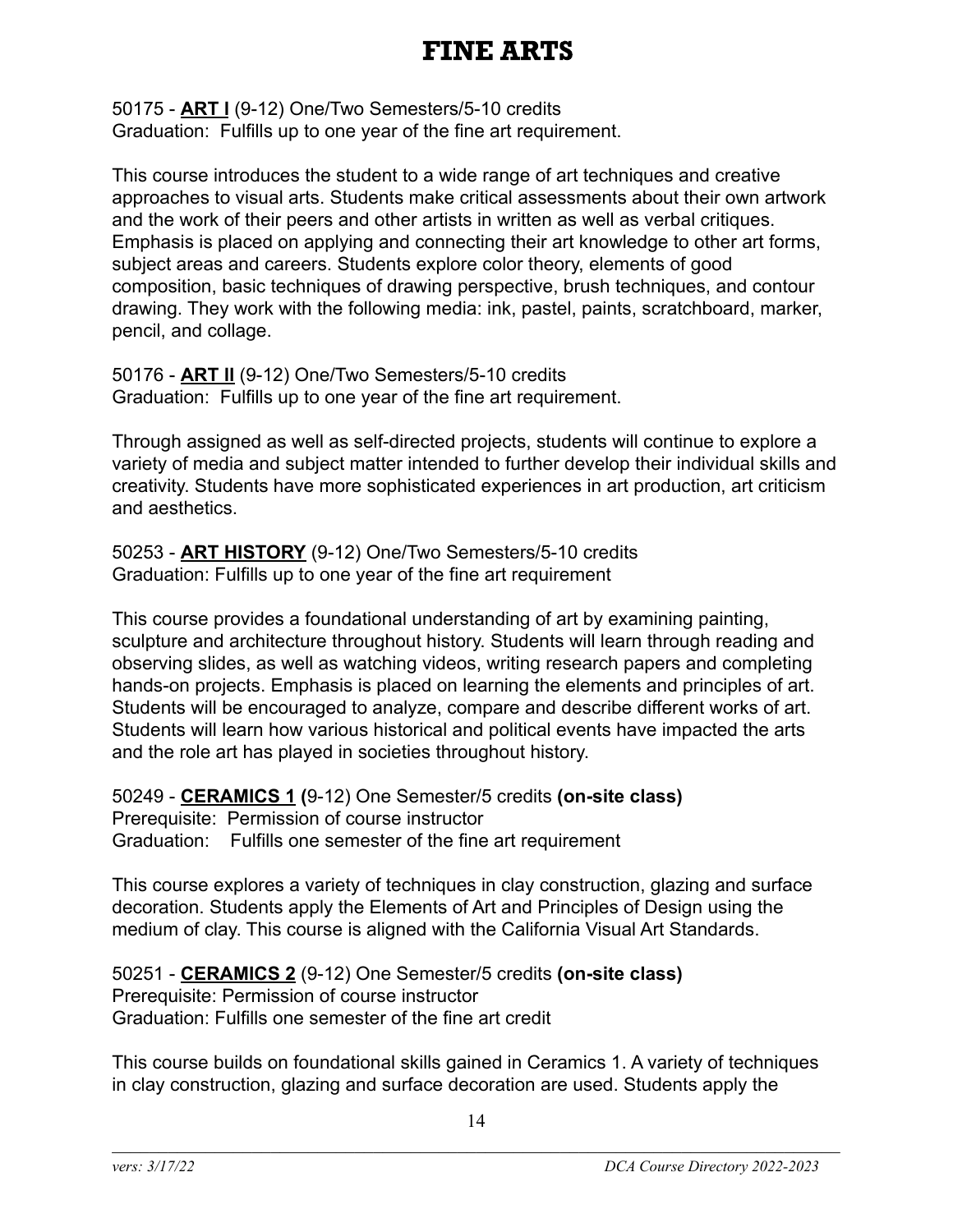Elements of Art and Principles of Design using the medium of clay.

Pending Approval - 50259 - **DIGITAL ART CP** (9-12) One Semester/5 credits Graduation: Fulfills up to one semester of the fine art requirement

Digital Art combines traditional graphic arts, digital photography, and post production processes. Using photo and paint software and a variety of support materials, this class allows students to develop commercially applicable skills, while increasing their knowledge and awareness of composition, art history, and the elements of design. This class focuses on production of potentially marketable photos and digital paintings.

7163 - **FLORAL DESIGN 1** (9-12) One Year/10 credits **(on-site class)** Graduation: Elective credit only.

Students will be introduced to beginning floral design including theory, techniques and skills practiced in floral shops. Construction of floral products and the transplanting, seeding and propagation of ornamental plants and flowers are also areas of "hands-on" activities.

#### 7166 - **ADV. FLORAL DESIGN** (9-12) One Year/10 credits **(on-site class)**

Floral Design 2 is a course designed to give students a deeper understanding of the artistic floral design techniques and the floral design industry. Students will identify flowers and plants used in floral design, and demonstrate design elements in relation to specific occasions.

#### 40259 - **PHOTOGRAPHY** (9-12) One Semester/5 credits Graduation: Elective credit only

This course will cover the use of the Digital SLR camera controls, including f/stops, shutter speeds, film speeds and the production of a correct exposure. Skills will include composition criticism, lighting and image editing software. Students will also learn the history and invention of photography.

### Pending approval - 52222 - **PHOTOGRAPHY/YEARBOOK CP** (9-12) One Year/10 credits

Graduation: Fulfills one year of the College Prep Elective "F" requirement

Students will learn digital imaging using Photoshop Elements to enable them to edit and manipulate digital images. Students will create page layouts, and write copy, captions and stories which will be combined with their photographs for special assignments and publishing materials including the high school yearbook.

Pending approval - 50187 - **ROCK & ROLL BAND CP** (9-12) One Year/10 credits Graduation: Fulfills one year of the College Prep Elective "F" requirement

This course is designed for students to examine American popular music through the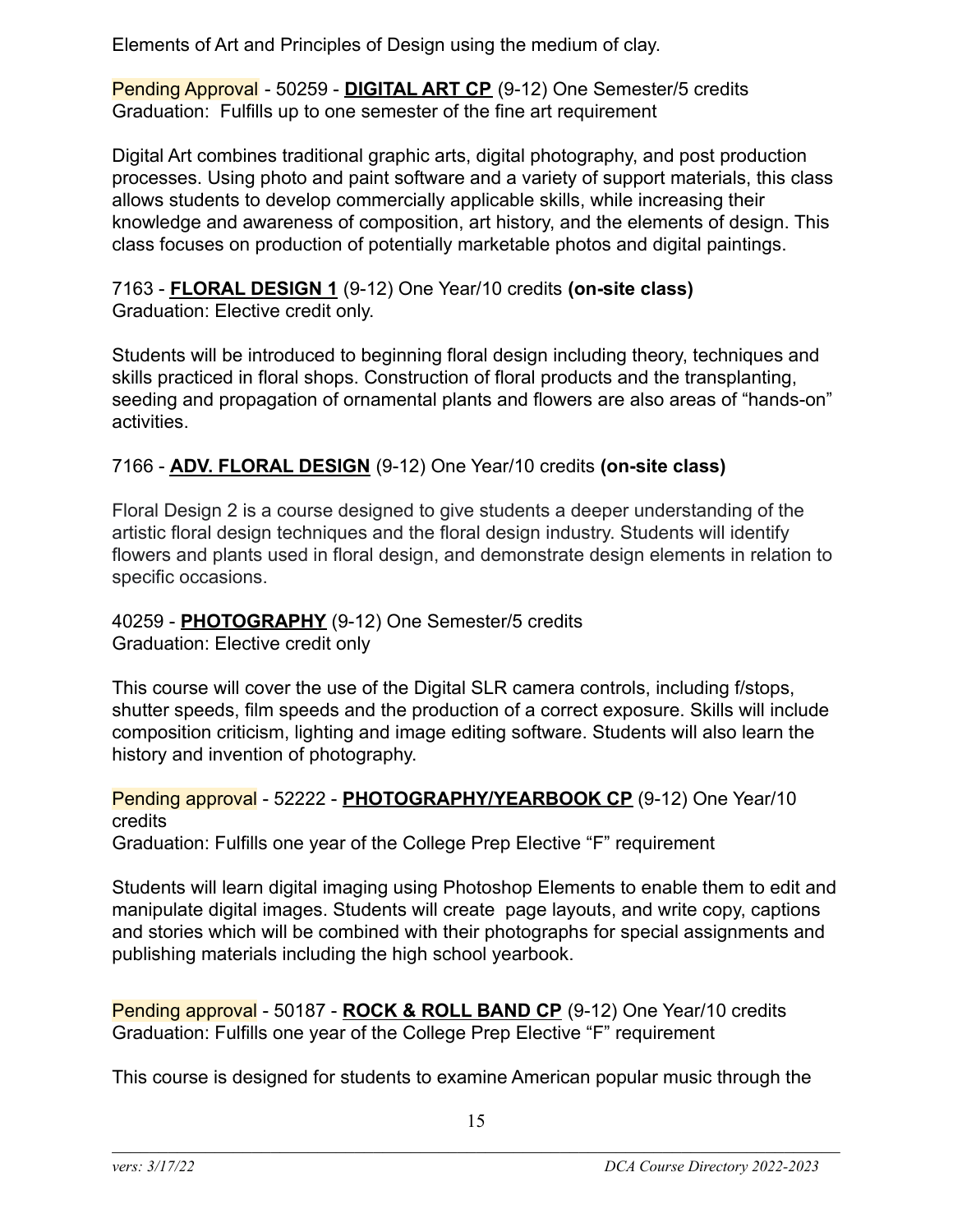twentieth century. Specific focus will be on how the political, cultural, and economic factors in American history helped to influence the lyrics and music development in that particular time period as well as its use as a form of expression/protest. Students will better understand the development of music, using American history as the context, such as the various genres, composition techniques, instrument use, and be able to describe its characteristics musically.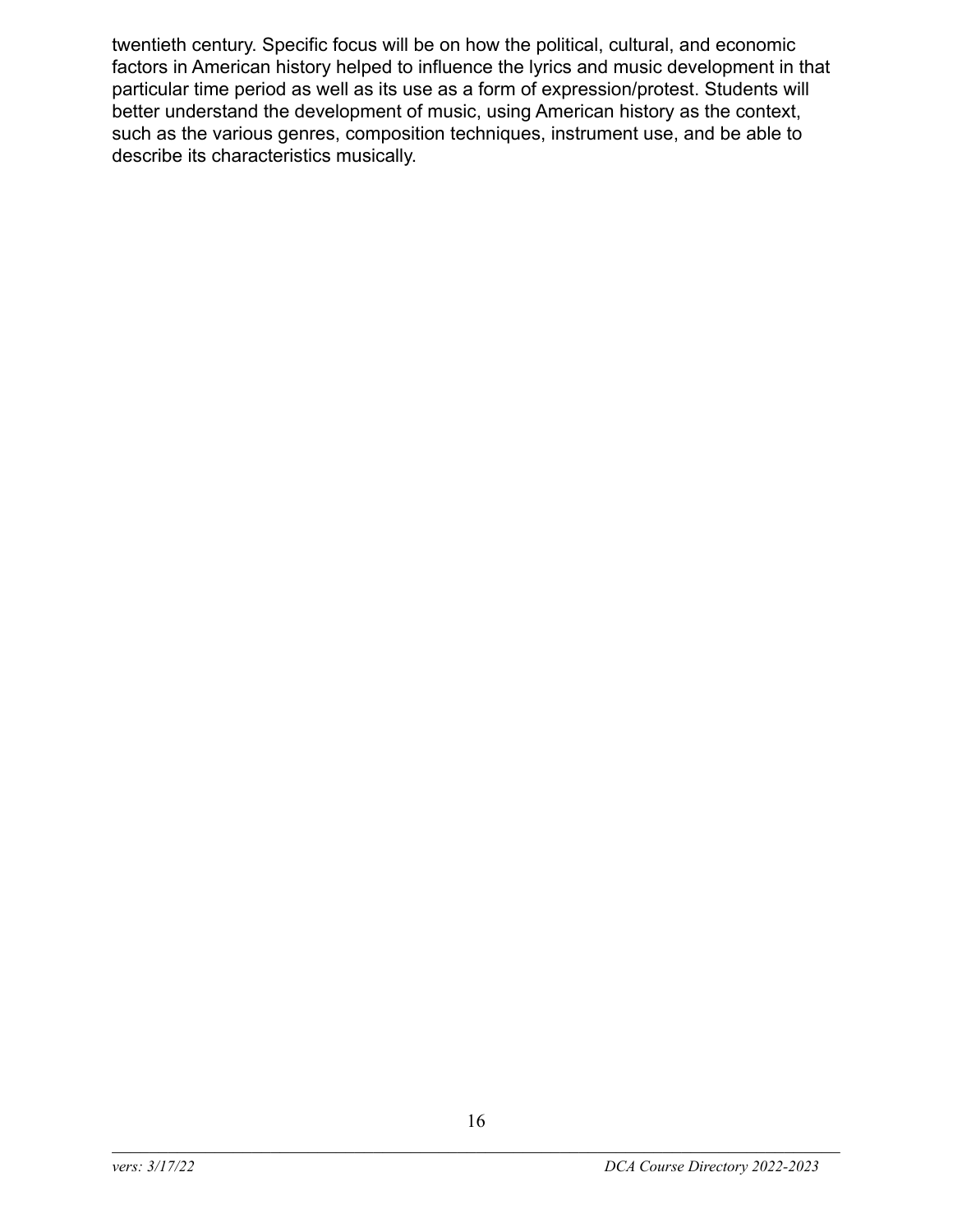## FRESHMAN MINIS

#### <span id="page-16-0"></span>50305 - **AB329 HEALTH** (9-12) One Semester/ 5 credits

Graduation: Fulfills ½ of the one-year Freshman Minis course requirement

Health is a required course addressing federal and state mandates and frameworks. Students will learn about personal health, communicable and non-communicable disease, nutrition, emotional and mental health, substance use and abuse, individual growth and development, reproductive health, consumer and community health, environmental health and personal and social safety.

#### 50282 - **COMPUTER LITERACY** (9-12) One Semester/ 5 credits **(on-site class available)**

Graduation: Fulfills ½ of the one-year Freshman Minis course requirement

In this computer literacy class students will be introduced to the basic operations and concepts of technology. They will demonstrate proficiency in the use of the computer as a tool for productivity, communication, and research. Through projects and simulations, students will apply the computer-based skills that they acquire to solve real-life problems and demonstrate an understanding of key social and ethical concepts related to technology.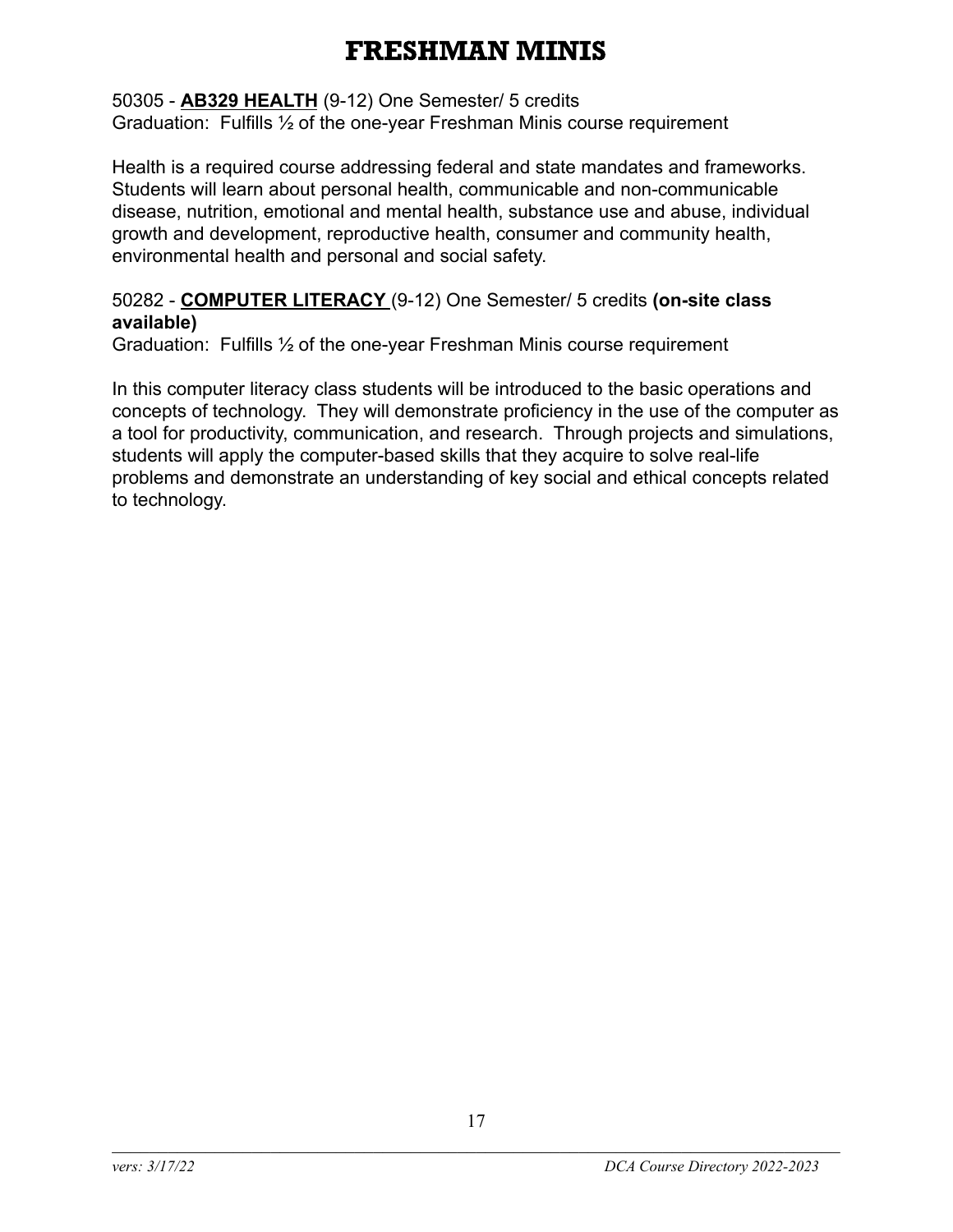## FOREIGN LANGUAGE

<span id="page-17-0"></span>50116 - **SPANISH 1** (9-12) One Year/ 10 credits **(on-site class)** Graduation: Elective credit only

Spanish 1 introduces students to the four basic language skills: listening, comprehension, speaking, reading, and writing, within a cultural context. Spanish for communication is the emphasis of the course. Listening activities, situational conversations, and other directed oral activities will provide proactive reinforcement. There will be written assignments and homework. The development of vocabulary is essential for success in the course.

pending approval - 40300 - **SPANISH 1 CP** (9-12) One Year/ 10 credits Graduation: Fulfills one year of the UC "E" Foreign Language Requirement

Spanish 1 is an introductory course studying language and culture from Spanish-speaking countries. This course is designed to teach language at the beginning level. In this course learners will be introduced to the four essential language skills: speaking, writing, reading, and listening. In addition to studying the culture of various Spanish- speaking countries, learners will also learn greetings, verb conjugations, basic vocabulary, pronunciation, and grammatical structures. They will learn to communicate in the target language using topics of family and friends, foods, traveling, sports and shopping in the present and past actions.

pending approval - 50271 - **SPANISH 2 CP** (9-12) One Year/ 10 credits Graduation: Fulfills a second year of the UC "E" Foreign Language Requirement

Designed for college-preparatory students. These courses will continue the development of skills introduced in Spanish 1 with expansions of vocabulary and continued emphasis on speaking the language. An awareness of grammar is developed through extensive practice. Reading for comprehension is stressful. Students also acquire more knowledge of the countries where these languages are spoken and their cultures. Students will express their own meaning and stances in the target language, working on speaking and listening in a variety of interpersonal contexts.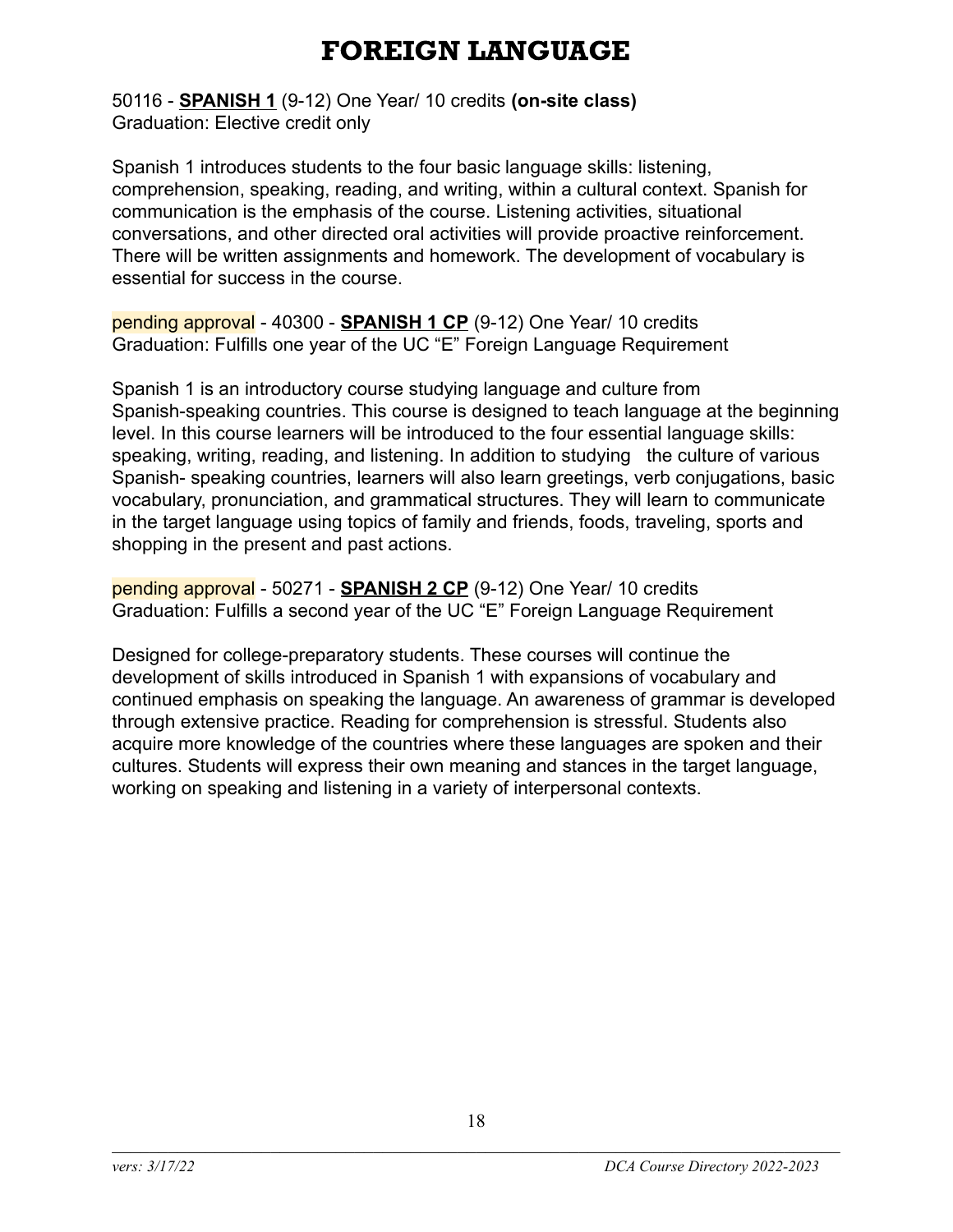## **ATHEMATICS**

<span id="page-18-0"></span>40700 - **ALGEBRA ESSENTIALS** (9-12) One Year/ 10 credits Prerequisite: Eligibility determined by student's score on math placement test Graduation: Fulfills one year of the math requirement

By the end of Algebra Essentials will be able to manipulate numbers and equations and understand and use factoring of numerators and denominators and properties of exponents. Students will have a clear understanding of ratios and proportions as well as percent and decimals, and the relationship between them. Students will be able to use and understand basic examples of the Pythagorean theorem to find the missing side in a right triangle. Students will be able to compute the volume and surface area of cylinders, prisms and spheres.

50261 - **ALGEBRA I** (9-12) One Year/ 10 credits **(on-site class available)** Graduation: Fulfills the one-year Algebra requirement

The key content for Algebra I involves understanding, writing, solving, and graphing linear and quadratic equations, including systems of two linear equations in two unknowns, factoring, completing the square, using graphs, or applying the quadratic formula to solve quadratic equations. Students will also become proficient with operations on monomial and polynomial expressions.

50224 - **GEOMETRY** (9-12) One Year/ 10 credits **(on-site class available)** Prerequisite: A grade of C or better in Algebra 1 Graduation: Fulfills one year of the math requirement

The course focuses on development of geometric skills and concepts and the ability to construct proofs in a geometric setting. The course weighs heavily on plane or Euclidean Geometry; however, there is time for placing special emphasis on coordinate geometry and its transformations.

50235 - **ALGEBRA ll (**10-12) One Year/ 10 credits **(on-site class available)** Prerequisite: Minimum grades of C in Algebra 1 Graduation: Fulfills one year of the math requirement

This course covers a review of basic algebra, linear equations, systems of linear equations, equations and inequalities, matrices, determinants, quadratic equations and parabolas, functions, powers, roots, radicals, exponential functions, rational functions, quadratic relations sequences, series, probability and statistics, and if possible, trigonometric ratios.

pending approval - 40452 - **ALGEBRA ll CP (**10-12) One Year/ 10 credits **(on-site class available)**

Prerequisite: Minimum grades of C in Algebra 1 Graduation: Fulfills one year of the UC "C" Math Requirement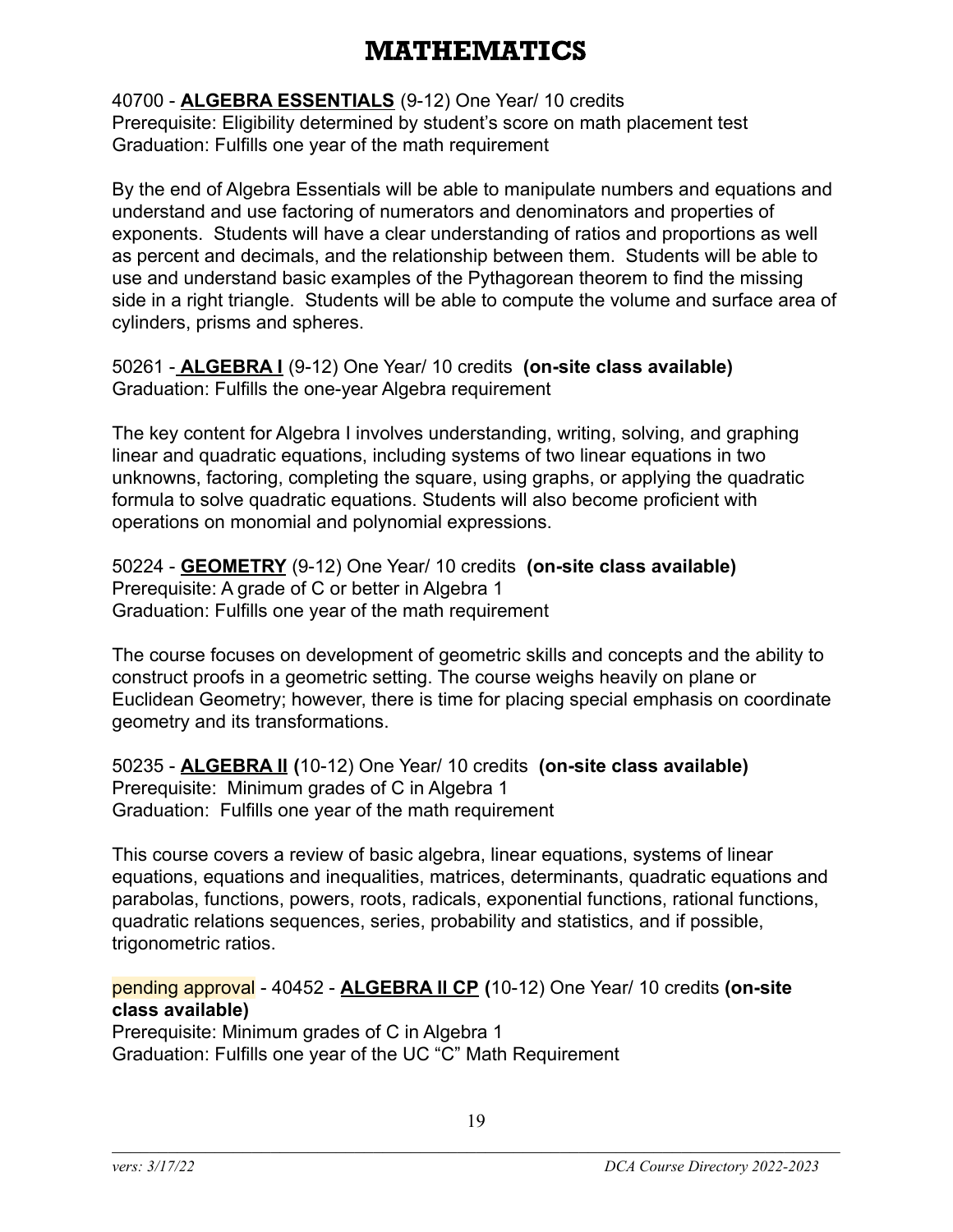In this course, students expand understanding of expressions including rewriting, interpreting and examining rational, radical, polynomial expressions and deriving the formula of the sums of finite geometric series. Students continue expanding their knowledge of rational, polynomial, radical, exponential and logarithmic functions; they learn to represent functions algebraically, graphically, in numerical tables and by verbal descriptions.

50202 - **CONSUMER MATH/LIFE SKILLS MATH** One Year/10 creditsThis course covers basic skills and concepts the student will use outside the classroom. Skills covered are not limited to counting calories, using math in sports (bowling), adjusting recipes, fractions in the home, spending money, traveling, baseball statistics, using percent, working with interest, insurance and lawn care.

pending approval - 40114 - **INTEGRATED MATH I** (9-12) One Year/ 10 credits Graduation: Graduation: Fulfills one year of the UC "C" Math Requirement

This course combines algebraic, geometric, and statistical techniques necessary to strengthen students' conceptual understanding of mathematical reasoning and problem solving. The curriculum is based on the CA Common Core Standards for Mathematics in the conceptual categories of Number and Quantity, Algebra, Functions, Geometry, and Statistics & Probability. The pedagogical approach will incorporate lecture, discovery, and investigative exercises utilizing a student worktext, personalized online support, and supplemental materials. The goal of the course is to build a strong algebraic foundation for all higher level mathematics courses.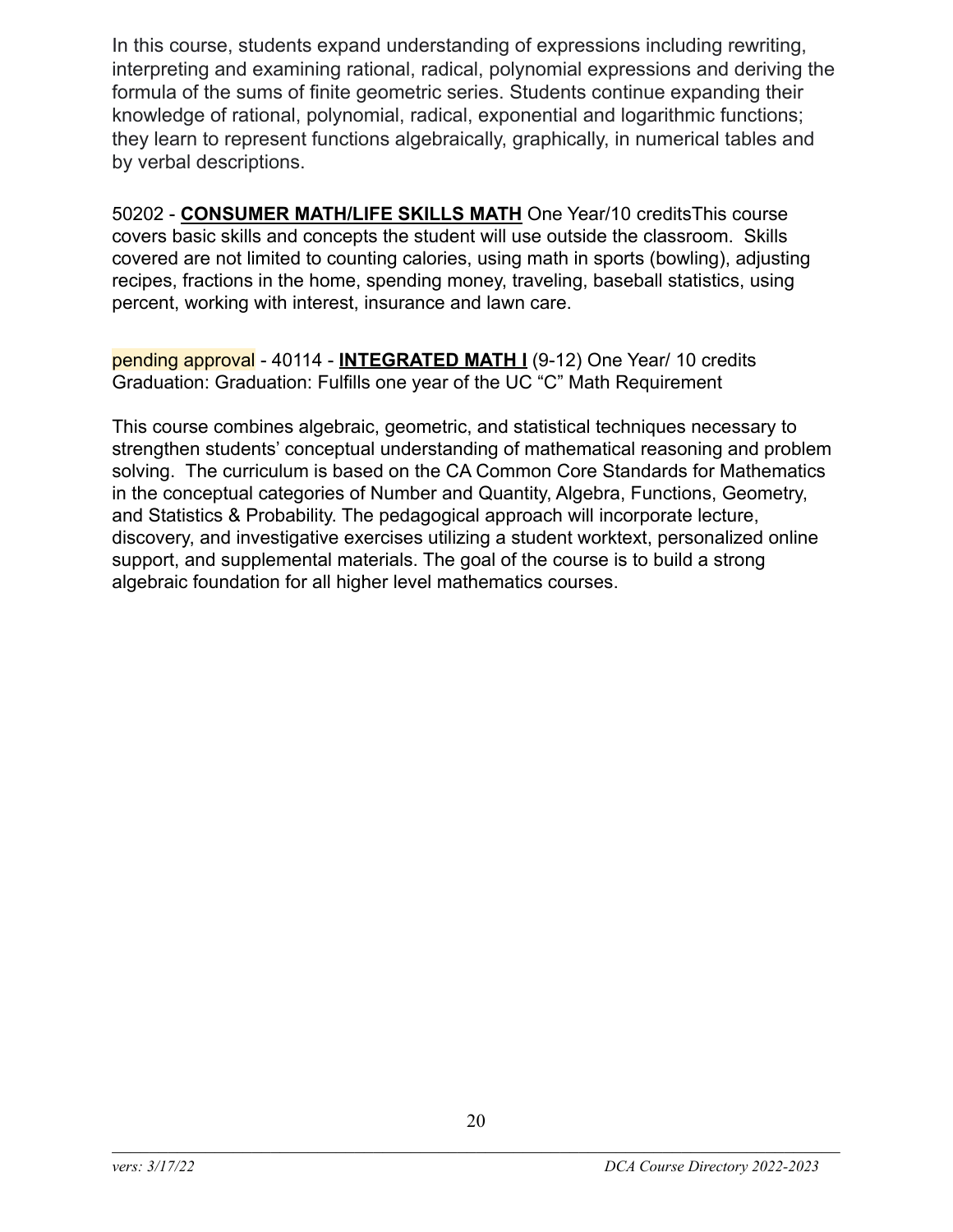## NON-DEPARTMENTAL

<span id="page-20-0"></span>50171 - **CAREERS** (11-12) One Year/ 10 credits **(on-site class available)** Graduation: Fulfills the one year Careers course requirement

Students will explore their aptitude/interest for various careers. Students will research the education/training necessary for various careers. Students will develop skills in becoming marketable to employers, understanding the economic process, decision making and planning. Students will be able to observe individuals in various careers through reading, interviews, guest speakers and/or field trip opportunities. Resume development and career-related testing are also a part of this class. There is a required lab component to this class.

40264 - **ETIQUETTE** (9-12) Two Semesters/ 10 credits Graduation: Elective credit only

Students will learn socially acceptable conventions for application in personal, and social settings. Focus will be on increasing poise and confidence, learning table manners, increasing social skills, appropriate voice and conversation, the importance of dining and restaurant etiquette, how to overcome shyness, components of good personal grooming, behaviors considered to be image makers/breakers, and acceptable manners at home versus in public settings.

60808 - **SENIOR SEMINAR** (12) One Semester 5 credits **(on-site class available)** Graduation: Elective credit only.

In Senior Seminar, we will complete college applications, complete financial aid applications, attend college field trips, listen to guest speakers, complete interest inventories, practice filling out a resume and practice job interviewing skills to assist students and families in making decisions about the best post-secondary option for each individual student.

50180 - **STUDY SKILLS** (10-12) One Semester/ 5 credits Graduation: Elective credit only.

Students will learn note-taking skills, organizational skills, reading for information skills, and will develop strategies for being responsible. The development of these skills will help prepare each student for success.

50317 - **TEACHERS AIDE** (10-12) One Semester/ 5 credits Prerequisite: Minimum GPA 3.0, consistent attendance and successful progress towards graduation. Must attend school additional days per week. Graduation: Elective credit only *This is a "Pass/Fail" course*.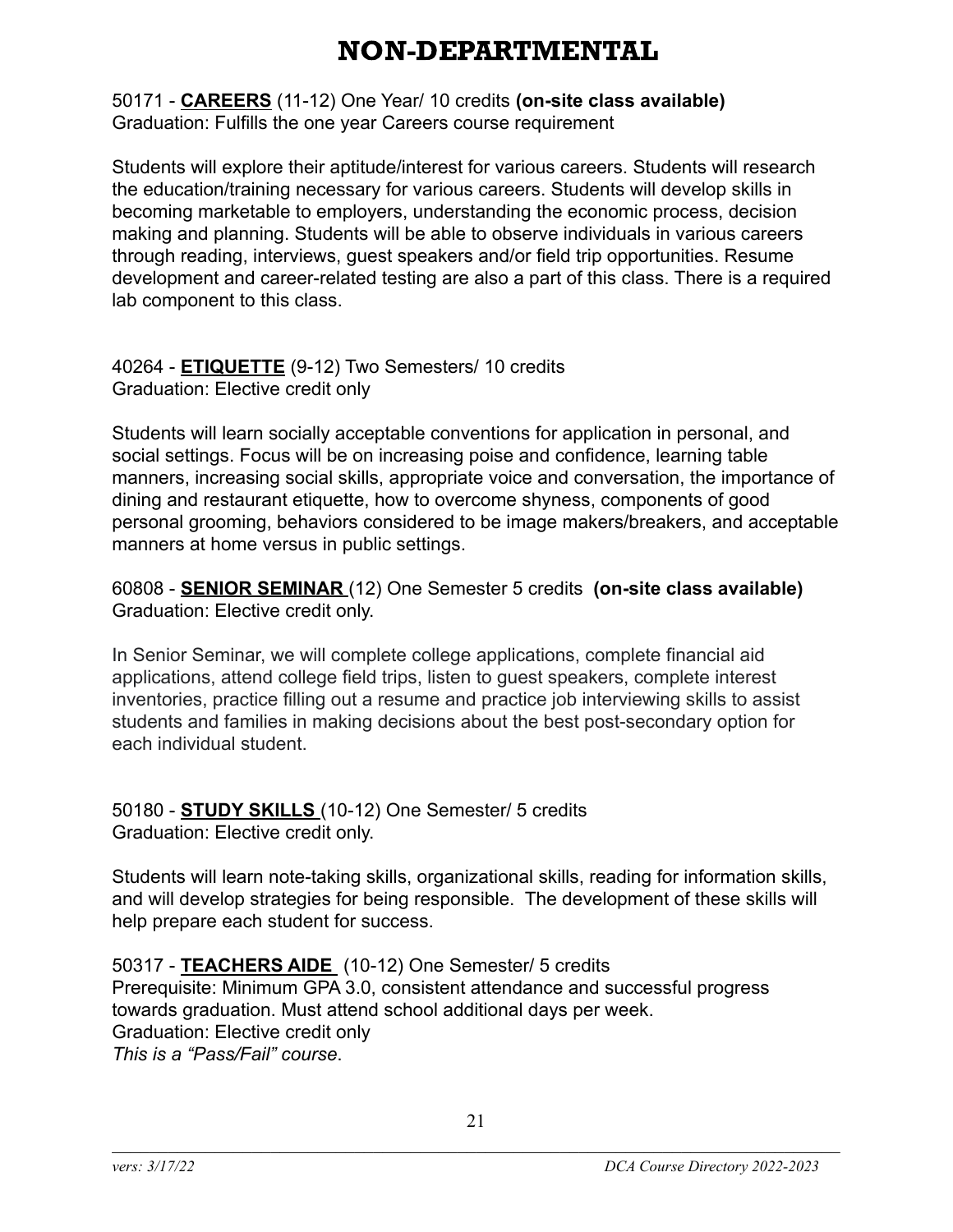This one-semester course is designed for mature students who can assume responsibility, provide leadership, and work independently. Students work under the supervision of the office and/or teacher performing clerical and non-teaching duties.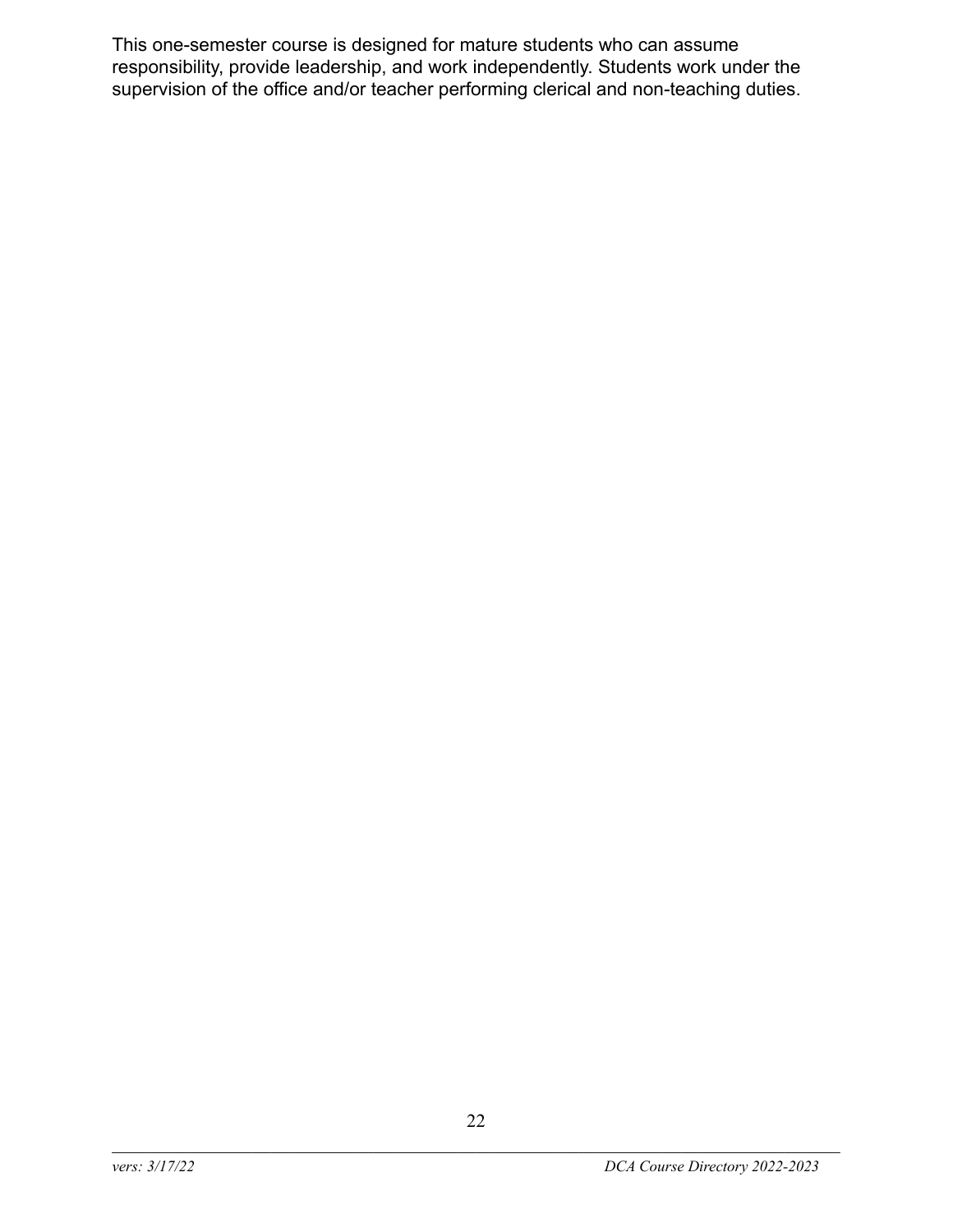## PHYSICAL EDUCATION

<span id="page-22-0"></span>50113, 40545, 40546, 40547 - **PHYSICAL EDUCATION 1, 2, 3, 4** (9-12) Two Years/ 20 credits if student passes physical performance test in grade 9 or Four Years/40 credits without PE exemption requirement (Ed Code section 51241)

Graduation: This course should be taken freshman year and at least one additional year to meet the two-year physical education graduation requirement. *This class is a "Pass/Fail" course.*

Physical Education is designed to meet the goals and objectives of the California State Framework for Physical Education. Curriculum will include instruction on the components of fitness, basic principles of training, nutrition, and lifelong wellness. Students will be exposed to a wide variety of activities including team sports, dance, tumbling, aquatics, and personal fitness. These activities provide the forum for personal development, motor skill development and social development. Upon meeting the graduation requirement of two years of PE courses and passing the physical performance test, students may take an additional two years of PE as elective courses (Ed code section 51222).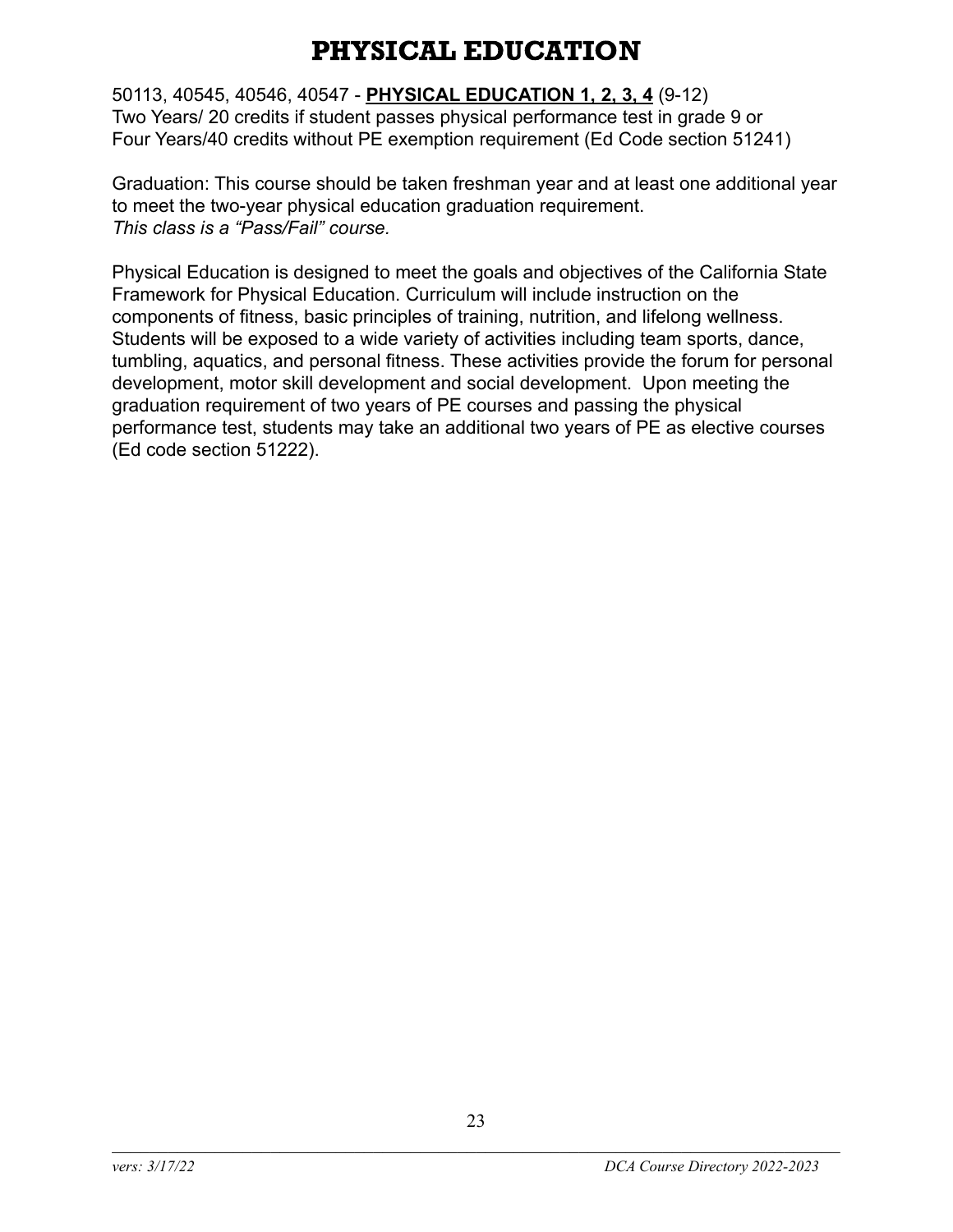## SCIENCE

<span id="page-23-0"></span>40712 - **ANIMAL SCIENCE** (9-12) One Semester/5 credits Graduation: Elective credit only

This course focuses on the basic scientific principles and processes that are involved in animal physiology, breeding, nutrition, and care in preparation for an animal science career major. Topics include animal diseases, introduction to animal science, animal nutrition, animal science issues, career opportunities, and animal evaluation. Skills in biology, chemistry, and algebra are reinforced in this course.

50128 - **BIOLOGY** (9-12) One Year/ 10 credits **(on-site class available)** Graduation: Fulfills the one-year life science requirement

This course is designed as an introductory course in living systems for high school students. Major areas of study include the cellular nature of living organisms, genetics, ecology, evolution and the structure and function of living things.

#### pending approval - 40600 - **BIOLOGY CP** (9-12) One Year/ 10 credits **(on-site class available)**

Graduation: Fulfills one-year of the UC "D" Science Requirement

The purpose of this course is to give students both the factual basis and conceptual framework necessary for a sophisticated understanding of biological concepts at a college preparatory level. The course is closely aligned with the California Content Standards for Biology, ensuring that all content standards are met. Beyond these standards, the course is designed to integrate laboratory and lecture components to highlight the idea that biological knowledge emerges from a cycle of observation, experimentation and analysis. At the end of the course, students should be capable of meaningful insights within (and transfer between) these general areas: biology as a science, ecology, cells, genetics, evolution, the diversity and origins of life, plant and animal anatomy and physiology.

#### 40602 - **EARTH SCIENCE** (9-12) One Year/10 credits **(on-site class available)** Graduation: Fulfills the one-year physical science requirement

Earth Science is designed as a first year science course introducing students to the history and structure of the Earth. Described by NASA as "Earth System Science," this course will explore the Solid Earth (tectonics, magnetism, and geologic history), and the Fluid and Biologic Earth (water cycle and climate, radiation, ocean currents, biogeochemical cycles, and ecosystems/biomes). Throughout the course students will consider the unique qualities of planets of the solar system.

#### pending approval - 40806 - **EARTH SCIENCE CP** (9-12) One Year/10 credits **(on-site class available)**

Graduation: Fulfills one-year of the UC "D" Science Requirement

This course is designed to ensure students apply the laws, theories and principles of

24  $\mathcal{L}_\mathcal{L} = \{ \mathcal{L}_\mathcal{L} = \{ \mathcal{L}_\mathcal{L} = \{ \mathcal{L}_\mathcal{L} = \{ \mathcal{L}_\mathcal{L} = \{ \mathcal{L}_\mathcal{L} = \{ \mathcal{L}_\mathcal{L} = \{ \mathcal{L}_\mathcal{L} = \{ \mathcal{L}_\mathcal{L} = \{ \mathcal{L}_\mathcal{L} = \{ \mathcal{L}_\mathcal{L} = \{ \mathcal{L}_\mathcal{L} = \{ \mathcal{L}_\mathcal{L} = \{ \mathcal{L}_\mathcal{L} = \{ \mathcal{L}_\mathcal{$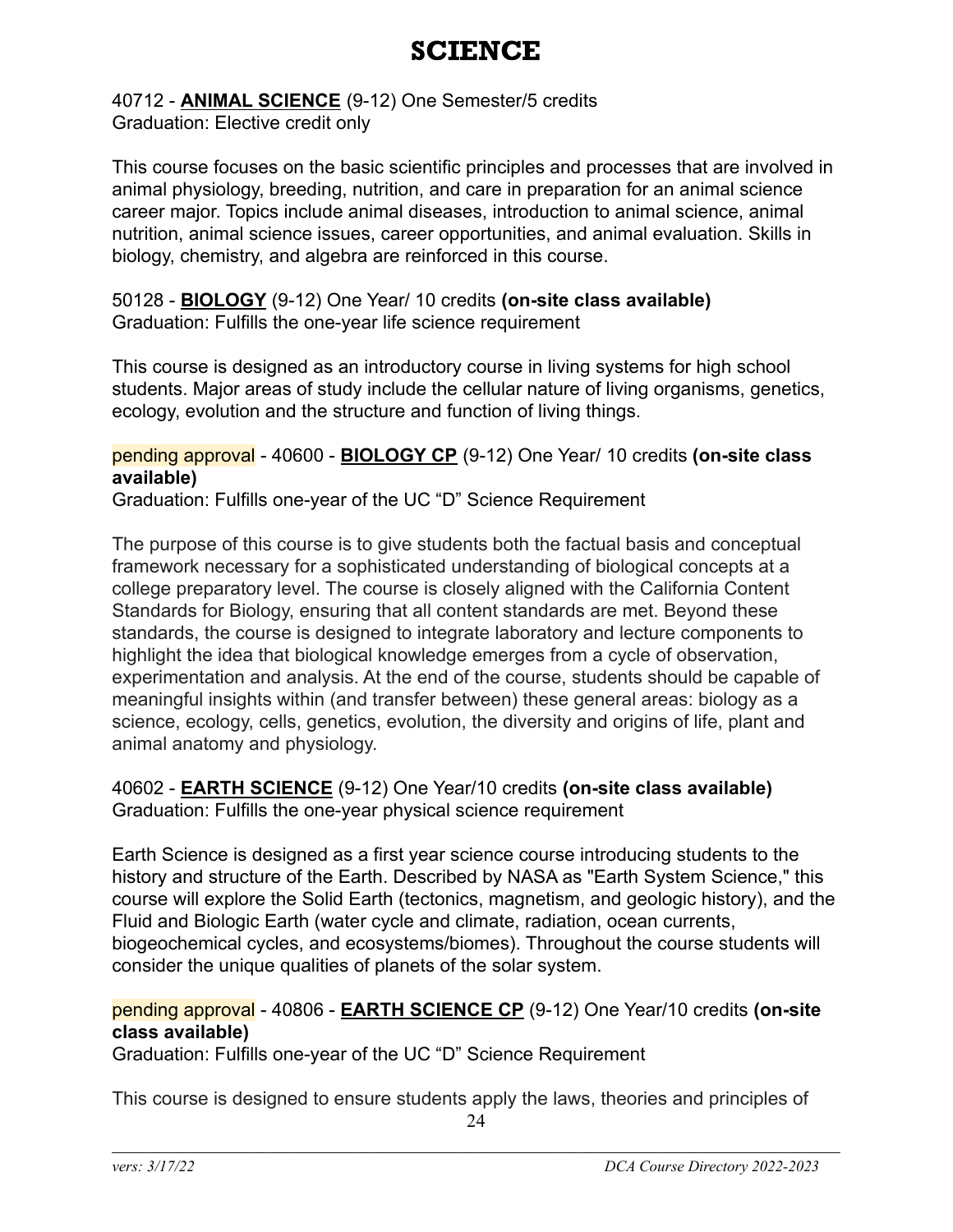earth science to everyday phenomena. Since Earth Science consists of a group of sciences that deal with the Earth and its neighbors in space it includes robust, relevant learning experiences in geology, oceanography, meteorology, and astronomy. The course is founded on the concept of having students approach the course content as scientists and, therefore, each unit provides multiple tasks requiring students to develop models, illustrate/model particular phenomena, and collaborate with one another, the instructor, and organization and individuals in the local community, including scientists.

50233 - **ENVIRONMENTAL SCIENCE** (9-12) One Year/ 10 credits Graduation: Fulfills the one-year physical science requirement

Environmental Science is a course designed for students who express interest in agriculture, science, and biotechnology. Agricultural Science is an ever changing progressive field of study. Agriculture and the Environment are codependent and are becoming more important with the continual public concern over water and air quality. This course is designed to give an understanding and an appreciation for our role in sustaining the environment that we live in. Field activities help to further demonstrate the "real world" problems we are facing in the environment everyday.

50103 - **PHYSICAL SCIENCE** (9-12) One Year/ 10 credits Graduation: Fulfills the one-year physical science requirement

This course is designed to serve as a solid foundation for the study of the physical sciences. Topics to be investigated are phases of matter, force and motion, work, simple machines, conservation and transformation of energy, heat, waves, sound, light, electricity and magnetism. The role of the student in this course is to develop inquiry and problem solving skills within the context of scientific investigation. Students will apply what they learn to everyday situations by conducting investigations and formulating and testing their own hypotheses.

50132 - **WILDLIFE FORESTRY** (10-12) One Semester/ 5 credits Graduation: Elective credit only.

This course presents the complex topic of wildlife, fisheries, and natural resource management. As our human population continues to grow, the pressure on our natural resources will increase. It is therefore imperative that students develop an understanding and appreciation of our fish, wildlife, and other natural resources. It will be their responsibility to conserve and preserve them for future generations.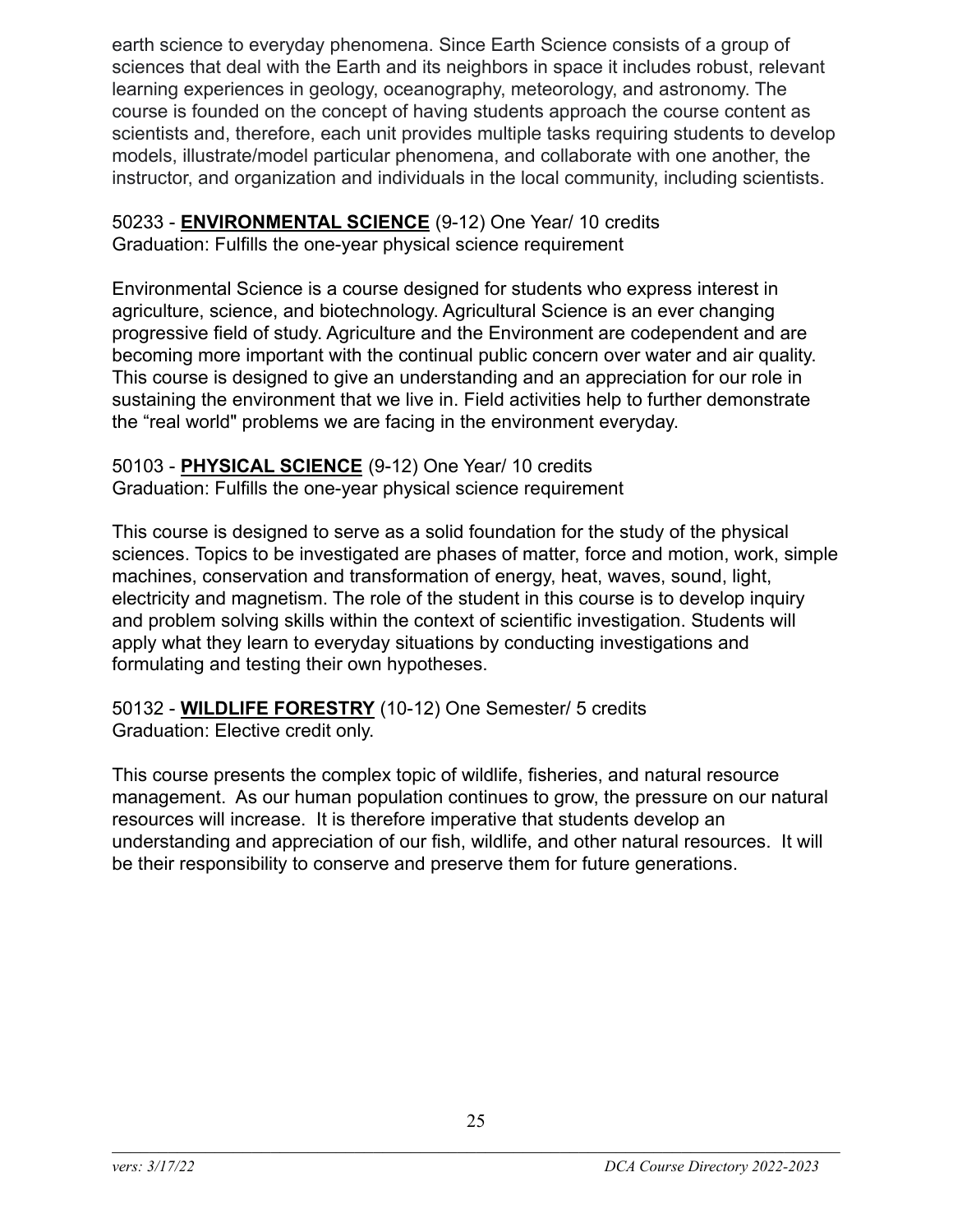## SOCIAL SCIENCE

<span id="page-25-0"></span>50234 - **CIVICS (**12) One Semester/ 5 credits **(on-site class available)** Graduation: Fulfills one semester of the twelfth grade social science requirement

Students pursue a deeper understanding of the institutions of American government. They compare systems of government in the world today and analyze the life and changing interpretations of the Constitution, the Bill of Rights, and the current state of the legislative, executive and judiciary branches of government. An emphasis is placed on analyzing the relationship among federal, state and local governments, with particular attention paid to important historical documents such as *The Federalist Papers.* These standards represent the culmination of civic literacy as students prepare to vote, participate in community activities and assume the responsibilities of citizenship. (This is a one-semester course that alternates with Economics).

#### pending approval - 40650 - **CIVICS CP** (12) One Semester/ 5 credits **(on-site class available)**

Graduation: Fulfills one semester of the UC "A" social science requirement

Students pursue a deeper understanding of the institutions of American Government. They compare systems of government in the world today and analyze the life and changing interpretations of the Constitution ,the Bill of Rights, and the current state of the legislative, executive and judiciary branches of government. An emphasis is placed on analyzing the relationship among federal, state and local governments, with particular attention paid to important historical documents such as the Federalist. These standards represent the culmination of civic literacy as students prepare to vote, participate in community activities and assume the responsibilities of citizenship.

50206 - **ECONOMICS** (12) One Semester/ 5 credits **(on-site class available)** Graduation: Fulfills one semester of the UC "A" social science requirement

Students will study fundamental economic concepts, applying the tools (graphs, statistics, and equations) from other subject areas to the understanding of operations and institutions of economic systems. Studies in an historic context are the basic economic principles of micro- and macroeconomics, international economics, comparative economic systems, measurement, and methods. (This is a one-semester course that alternates with Civics).

#### pending approval - 40651 - **ECONOMICS CP** (12) One Semester/5 credits **(on-site class available)**

Graduation: Fulfills one semester of the twelfth grade social science requirement

This course introduces students to fundamental economic concepts, institutions, and systems. Its purpose is to develop among students a way of thinking and problem solving that can be used in their lives as consumers, savers, members of the workforce, responsible citizens, and effective participants in the global economy. Students will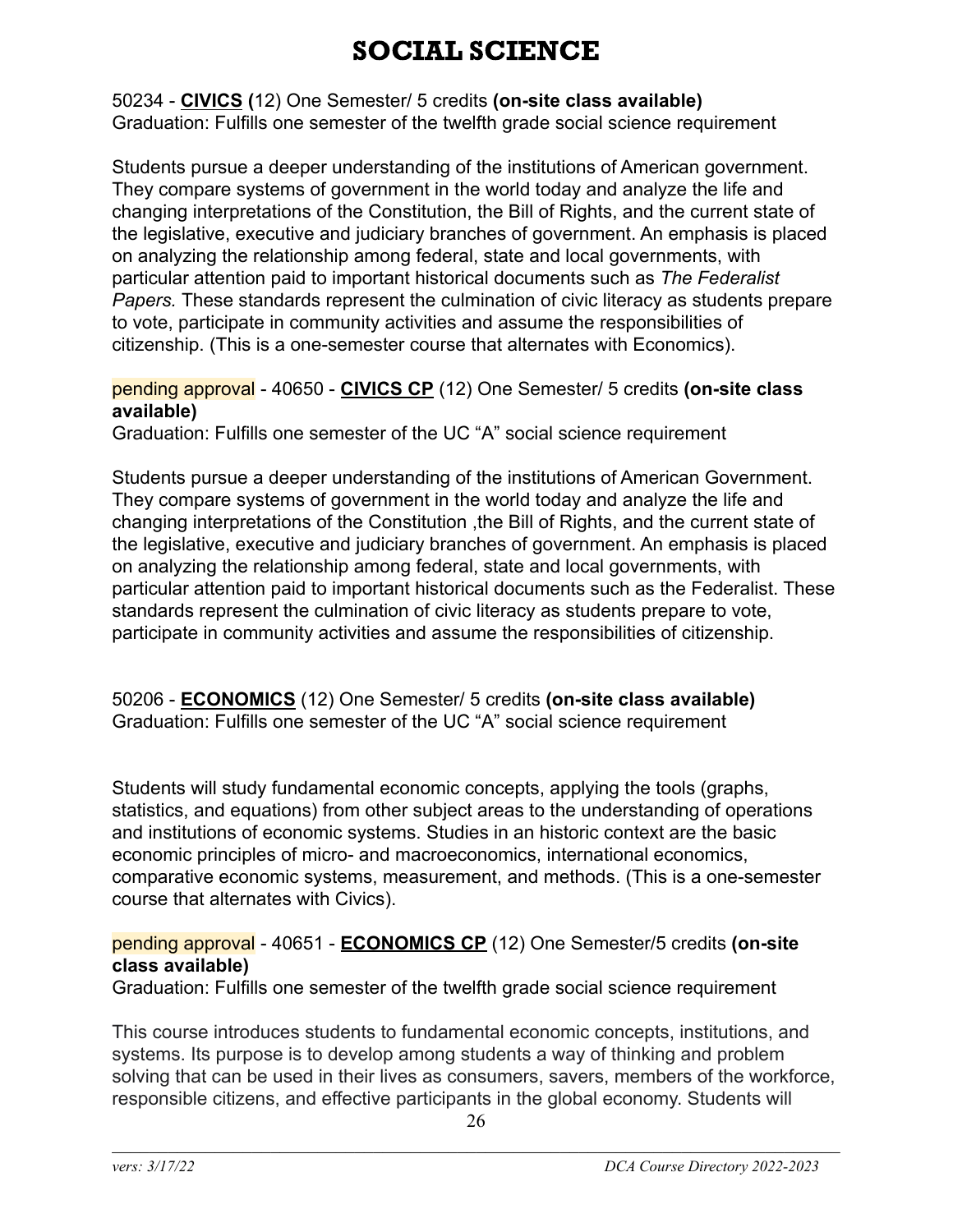practice applying economic concepts in real-world scenarios, as well as analyzing economic data in order to make decisions and draw conclusions. This course will emphasize current events, projects and debates in order to illustrate how economic principles are applied in the real world and used to inform public policy, political ideology and personal choices.

50270 - **GEOGRAPHY** (9-12) One Semester/ 5 credits Graduation: Elective Credit Only

World Geography includes the study of the physical and human characteristics of the Earth, the study of the various world regions, the interaction between humans and the physical environment, the use of maps and other technologies to access geographic knowledge, the study of various cultures and the characteristics, distribution, and movement of people.

50138 - **HISTORY OF MEXICO** (9-12) One Year/10 credits **(on-site class)** Graduation: Elective Credit Only

This course will cover Mexico's history, including wars, government control and historical figures. Specific periods include the Colonial period, going from empire to republic, the Porfiriato. Mexican culture and activities will allow students to learn and understand about Mexican heritage.

#### Pending approval - 50228 - **PSYCHOLOGY** (11-12) One Year/10 credits **(available as on-site class)**

Graduation: Elective Credit Only

This course focuses on the study of human behavior. As an introduction to the field of psychology, this course includes consideration of psychological principles, terminology, major theories, careers, methods of experimentation, and practical applications. Special topics include personality development, problem-solving, group dynamics, and motivation.

#### Pending approval - 50229 - **PSYCHOLOGY CP** (11-12) One Year/10 credits **(available as on-site class)**

Graduation: Fulfills one year of the UC "G" college elective requirement

This course is designed to introduce students to the biological and theoretical foundations of psychology. The course will encourage students to develop analytical skills, conduct research, investigate the mind-body connection, analyze concepts of consciousness, evaluate theories of personality, develop an understanding of psychological disorders, evaluate the role and effectiveness of treatments and analyze theories of intelligence. Students will be expected to demonstrate their understanding of psychology through various projects, discussions and assignments.

#### 50174 - **US HISTORY** (11) One Year/ 10 credits **(on-site class available)** Graduation: Fulfills the 11th grade social science requirement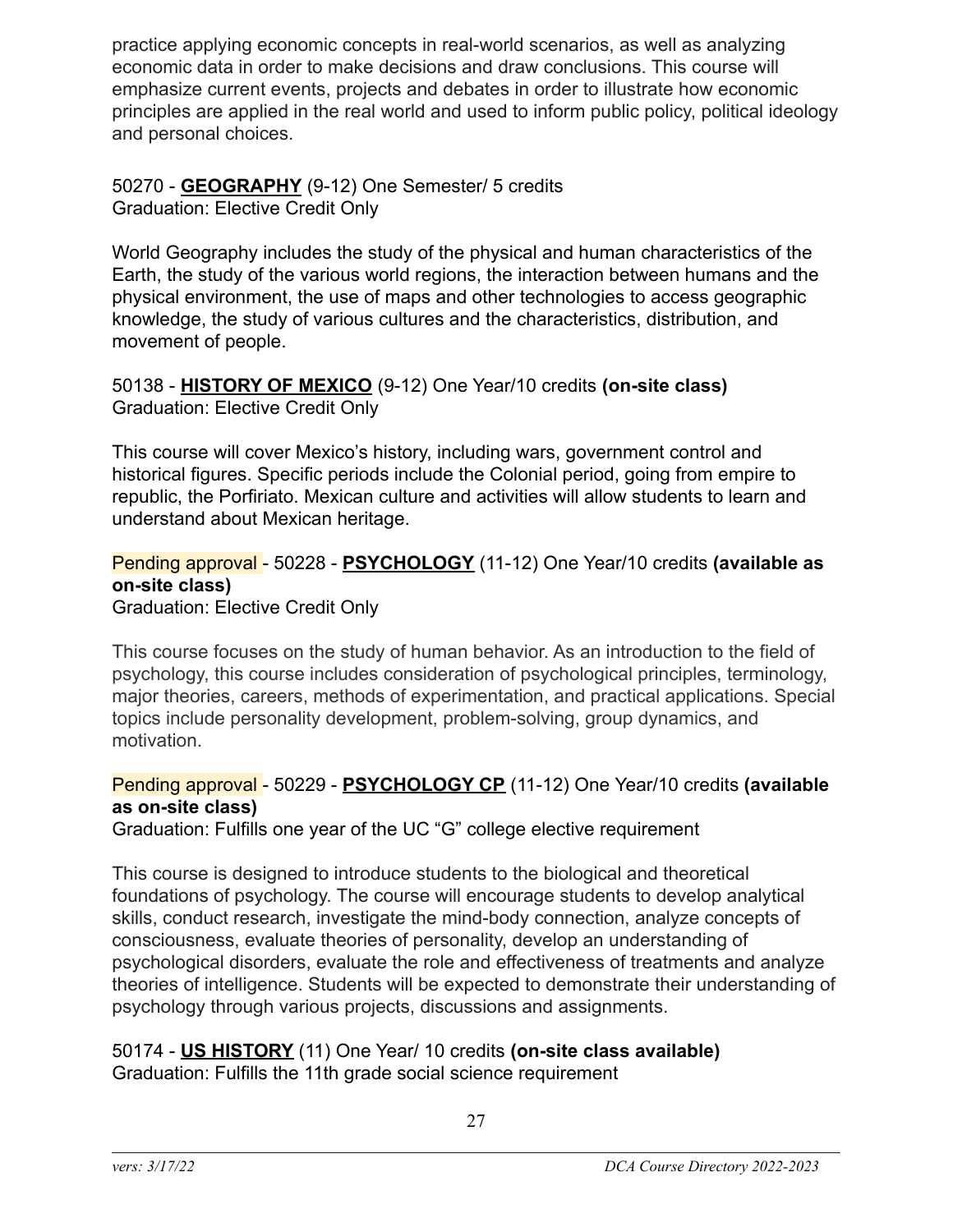Students study the major turning points in American history in the 20th century. This course will review the nation's beginnings and the impact of the Enlightenment on U.S. democratic ideals, including the social and cultural effects. They trace the change in the ethnic composition of American society; the movement towards equal rights for racial minorities and women; and the role of the United States as a major world power. An emphasis is placed on the expanding role of the federal government and federal courts as well as the continuing tension between the individual and the state. Students consider the major social problems of our time and trace their causes in historical events. Students understand that our rights under the U.S. Constitution comprise a precious inheritance that depends on an educated citizenry for their preservation and protection.

50119 - **WORLD HISTORY** (9-10) One Year/ 10 credits **(on-site class available)** Graduation: Fulfills the 10th grade social science requirement

Students study major turning points that shaped the modern world, from the late  $18<sup>th</sup>$ century through the present, including the cause and course of the two world wars. They trace the rise of democratic ideas and develop an understanding of the historical roots of current world issues, especially as they pertain to international relations. They extrapolate from the American experience that democratic ideals are often achieved at a high price, remain vulnerable and are not practiced everywhere in the world. Students develop an understanding of current world issues and relate them to their historical, geographic, political, economic, and cultural contexts. Students consider multiple accounts of events in order to understand international relations from a variety of perspectives.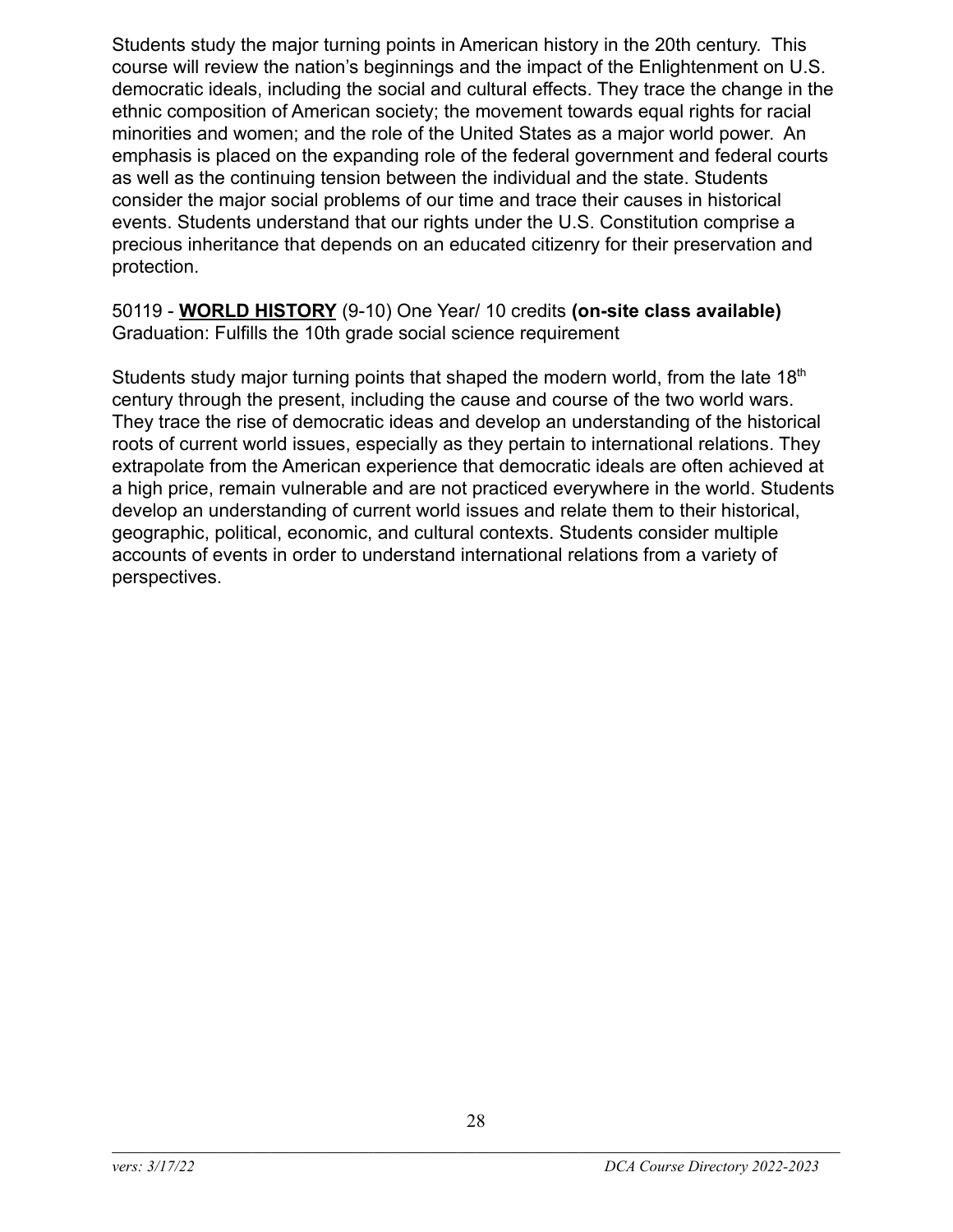## TRADE/ TECHNOLOGY

#### <span id="page-28-0"></span>Pending approval - 40609 - **ADMINISTRATION OF JUSTICE** (9-12) Two Semesters/10 credits **(on-site class)** Graduation: Elective credit only

Exploration of the history and philosophy of the administration of the justice system in America including the intricate workings of the police, the courts and corrections systems. Focus is placed on examining crime measurement, theoretical explanations of crime, responses to crime, punishment, components of the system and the current challenges to the system. Students are introduced to the origins and development of criminal law, legal process and sentencing, incarceration policies and ethics in the field of administration of justice.

50203 - **AUTOMOTIVE TECHNOLOGY** (9-12) One/Two Semesters/5-10 credits Graduation: Elective credit only

Introduction to Automotive Technology is designed as a basic course in automotive service, maintenance and repair. The course content includes automotive safety, tools of the trade, automotive maintenance, minor service techniques, including checking of fluids, lubrication, battery service, cooling system service, wheel, tire and suspension service, brake service, and performance of minor electrical tune-up.

50262 - **CULINARY** (9-12) One Semester/ 5 credits Graduation: Elective credit only

This class exposes students to real-world culinary careers. It focuses on safety and sanitation, the value of quality customer service, food service management and standards, standardized recipes, culinary nutrition and menu planning and development. Students will cook recipes in their kitchens at home.

50165 - **HOUSING CONCEPTS** (9-12) 1-2 Semesters/ 5-10 credits Graduation: Elective credit only

Students will explore the elements of a well designed home and will discuss how to meet the needs of individual family members when designing a home. Students will learn about color, scale, formal versus informal style, and will describe the final five steps in the design process. The course will examine the stages of the building process including meeting building codes and passing home inspections.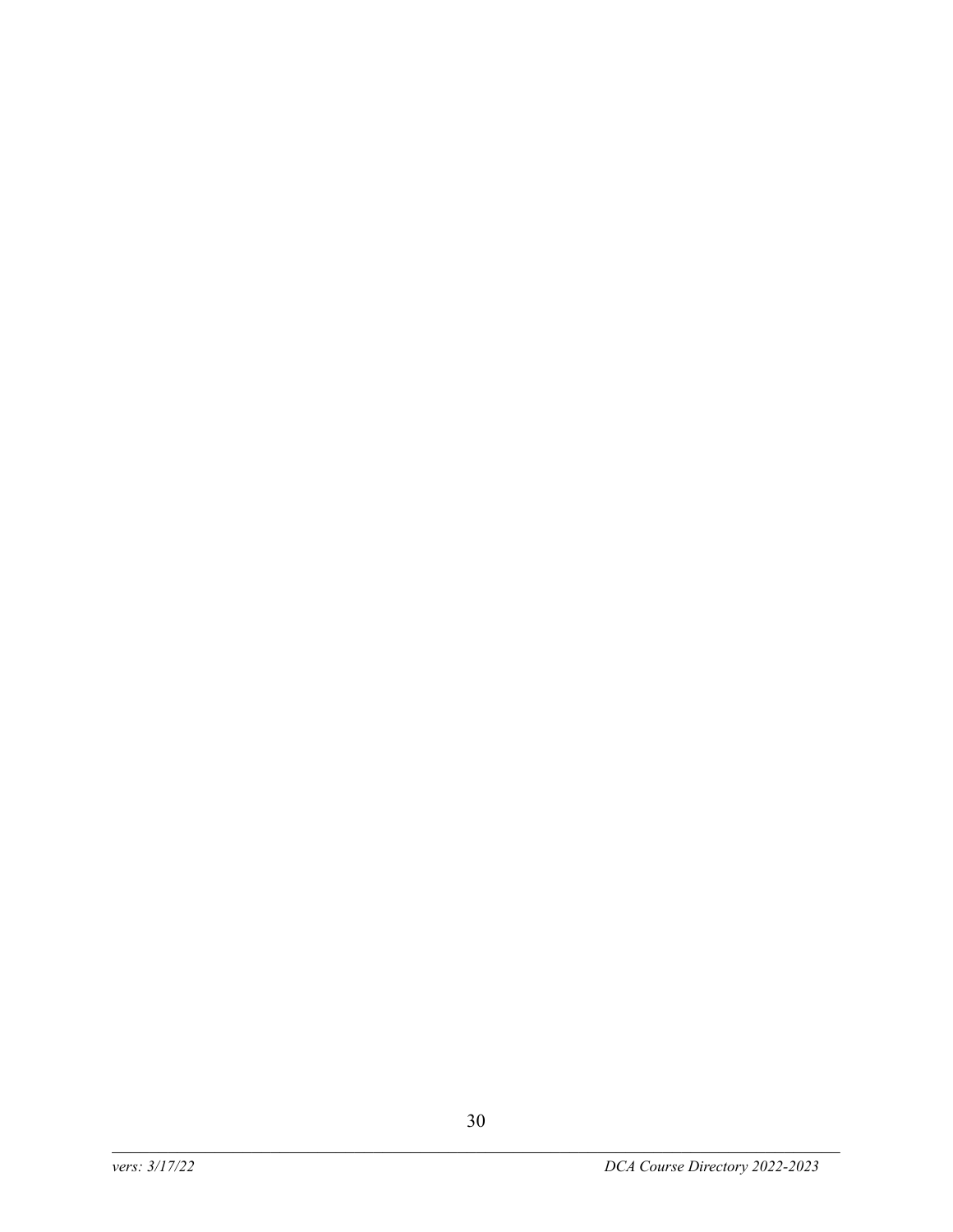### CYBER HIGH ONLINE COURSES

### **A-G COURSES DESIGNATED WITH \***

#### <span id="page-30-0"></span>**ENGLISH LANGUAGE ARTS**

American Literature A American Literature B English 1A\* English 1B\* English 2A\* English 2B\* English 3A\* English 3B\* English 4A\* English 4B\* Writing Composition A

#### **WORLD LANGUAGES**

American Sign Language A\* American Sign Language B\*

#### **SCIENCE**

Lab Biology A\* Lab Biology B\*

#### **MATHEMATICS**

Integrated Math 1A\* Integrated Math 1B\* Integrated Math 2A\* Integrated Math 2B\* Integrated Math 3A\* Integrated Math 3B\* Algebra 1 A\* Algebra 1 B\* Geometry A\* Geometry B\* Algebra 2A\* Algebra 2B\*

#### **SOCIAL SCIENCE**

American Government (Eng/Sp)\* Art History A\* Art History B\* Economics (Eng/Sp)\* Sociology\*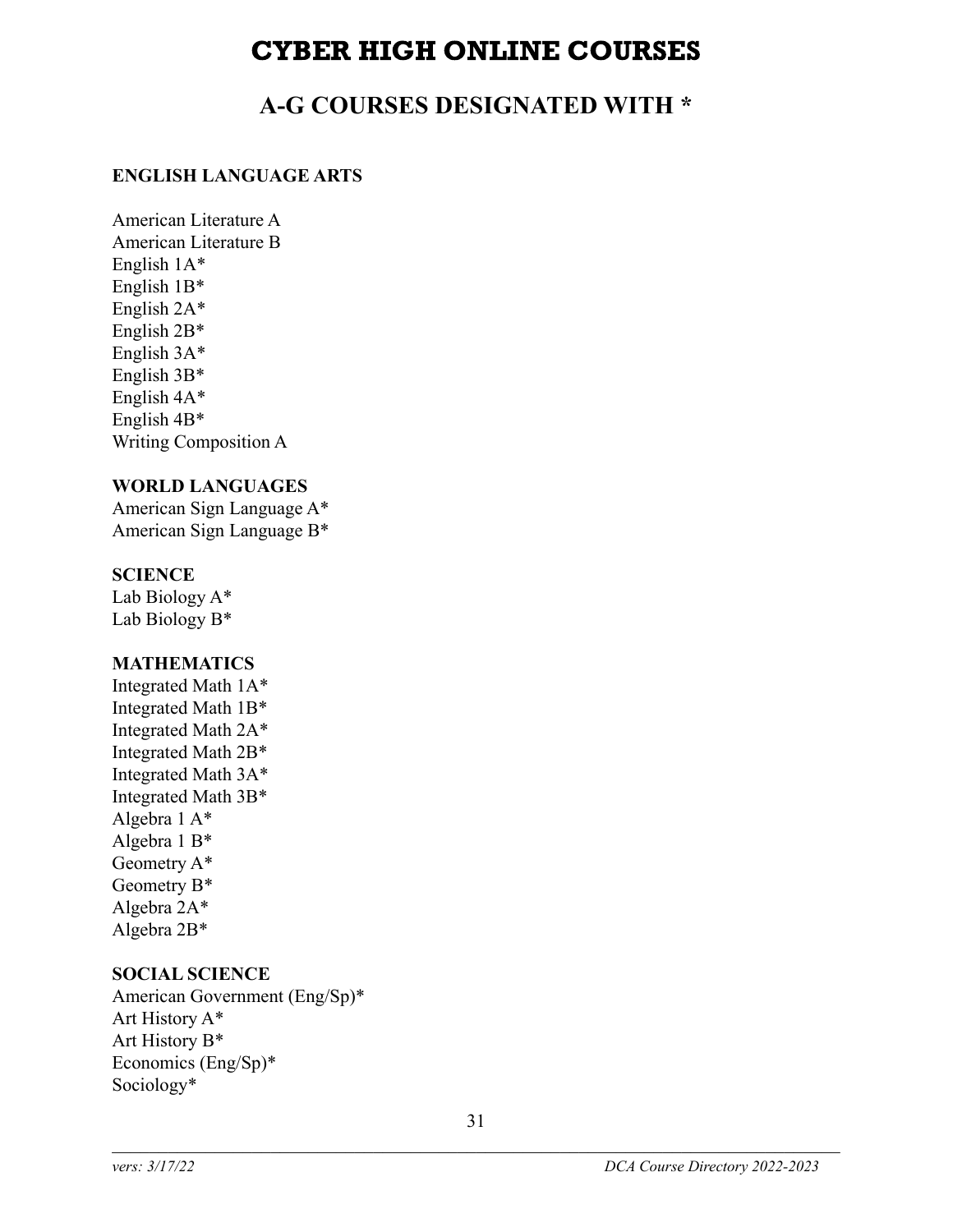U.S. History A (Eng/Sp)\* U.S. History B (Eng/Sp)\* World History A\* World History B\*

## **ELECTIVES**

#### **ENGLISH LANGUAGE ARTS**

American Literature A American Literature B Writing Composition A Dimensions of Culture

#### **ENGLISH LANGUAGE DEVELOPMENT**

Grammar Through Literature A Grammar Through Literature B

#### **LIFE SKILLS**

Learning in the Information Age A & B Career Exploration You and the News

#### **SCIENCE**

Environmental Science A Environmental Science B Integrated Science A Integrated Science B

#### **HEALTH EDUCATION**

Choices for Life (Health)

Health Ed (Eng/Sp)

#### **MATHEMATICS**

Basic Math A Basic Math B Math Skills Review Consumer Education Application Math A Application Math B Pre-Algebra

#### **SOCIAL STUDIES**

Art History A Art History B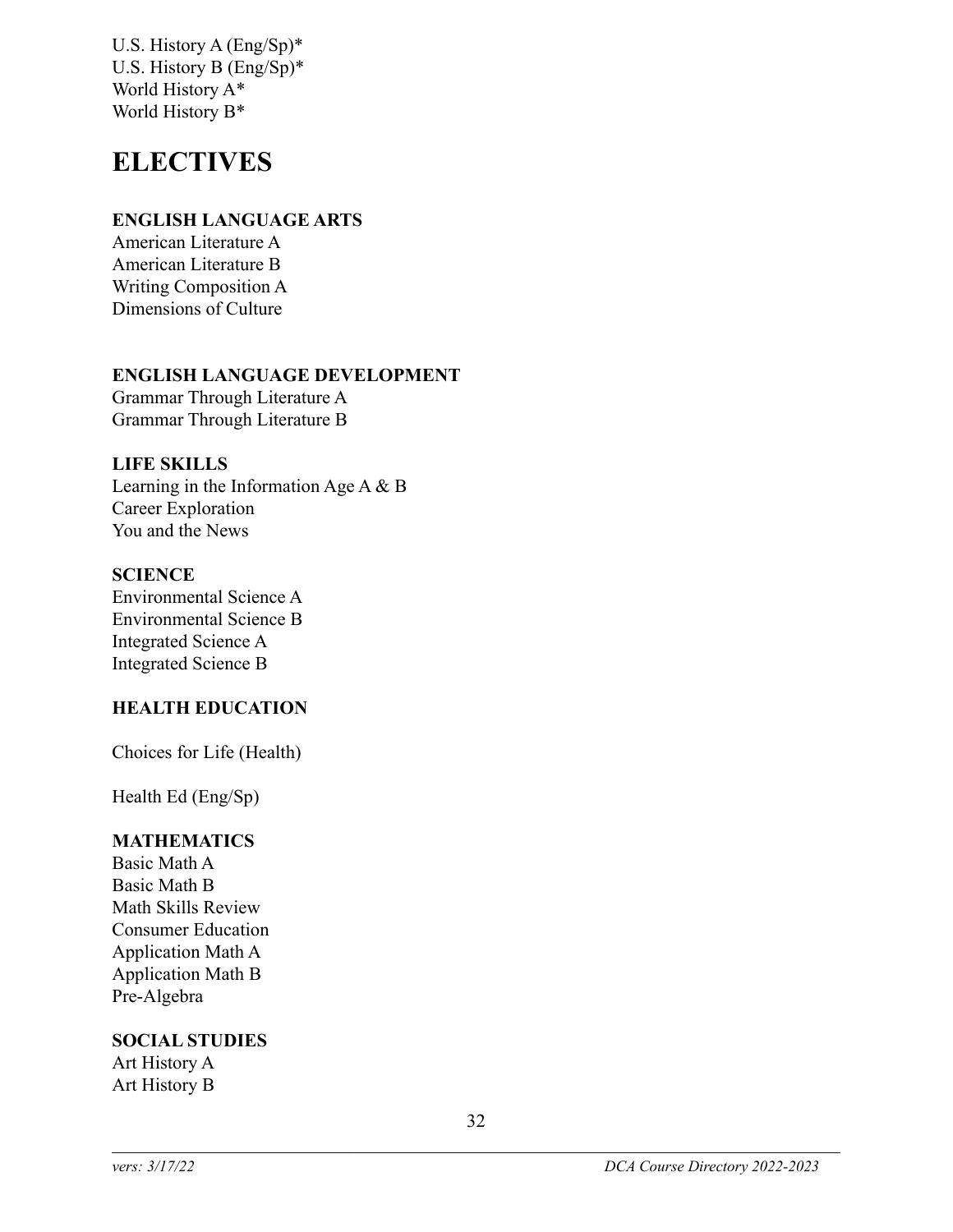Early California History Ethnic Studies Sociology